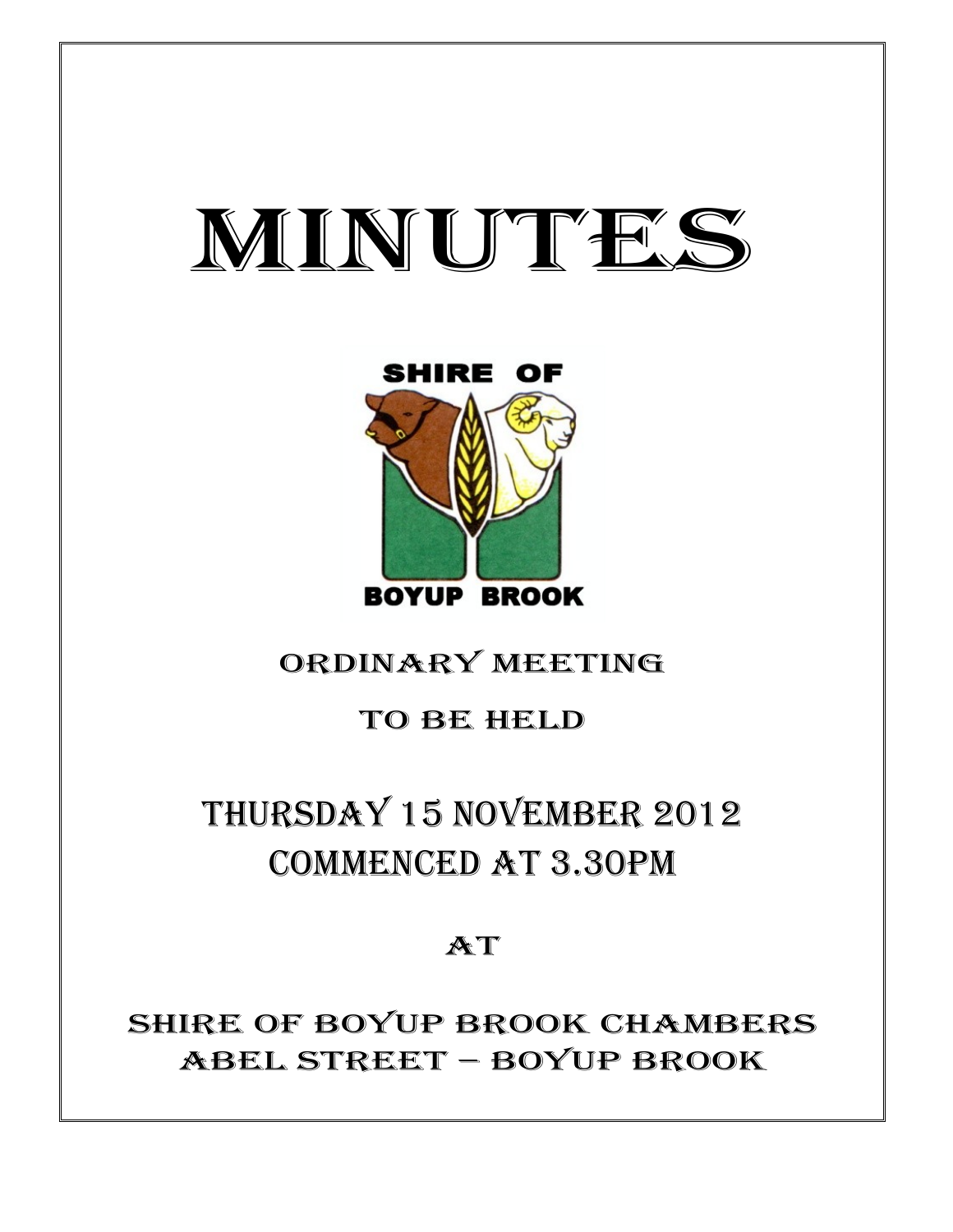### **TABLE OF CONTENTS**

| 1                       | RECORD OF ATTENDANCE/APOLOGIES/LEAVE OF ABSENCE PREVIOUSLY APPROVED 3                                                         |  |
|-------------------------|-------------------------------------------------------------------------------------------------------------------------------|--|
| 1.1                     |                                                                                                                               |  |
| 1.2                     |                                                                                                                               |  |
| 1.3                     |                                                                                                                               |  |
| $\overline{\mathbf{2}}$ |                                                                                                                               |  |
| 2.1                     |                                                                                                                               |  |
| 2.2                     |                                                                                                                               |  |
| 3                       |                                                                                                                               |  |
| 4                       |                                                                                                                               |  |
| 5                       |                                                                                                                               |  |
| 6                       |                                                                                                                               |  |
| 7                       |                                                                                                                               |  |
| 8                       |                                                                                                                               |  |
| 8.1                     | 8.1.2. Undertake a Preliminary Study to Investigate the feasibility of Duplicating the Tone Bridge over the Tone River on the |  |
| 8.2                     |                                                                                                                               |  |
|                         |                                                                                                                               |  |
|                         |                                                                                                                               |  |
| 8.3                     |                                                                                                                               |  |
|                         |                                                                                                                               |  |
|                         |                                                                                                                               |  |
|                         | 8.3.4 The Tourism Industry Regional Development Fund (TIRF) - Proposed New Ablutions for the Caravan Park 26                  |  |
|                         |                                                                                                                               |  |
| 9                       |                                                                                                                               |  |
| 10                      |                                                                                                                               |  |
|                         | 10.1<br>10.2 <sub>1</sub>                                                                                                     |  |
|                         | 10.3                                                                                                                          |  |
| 11                      |                                                                                                                               |  |
| 12                      |                                                                                                                               |  |
|                         |                                                                                                                               |  |
|                         |                                                                                                                               |  |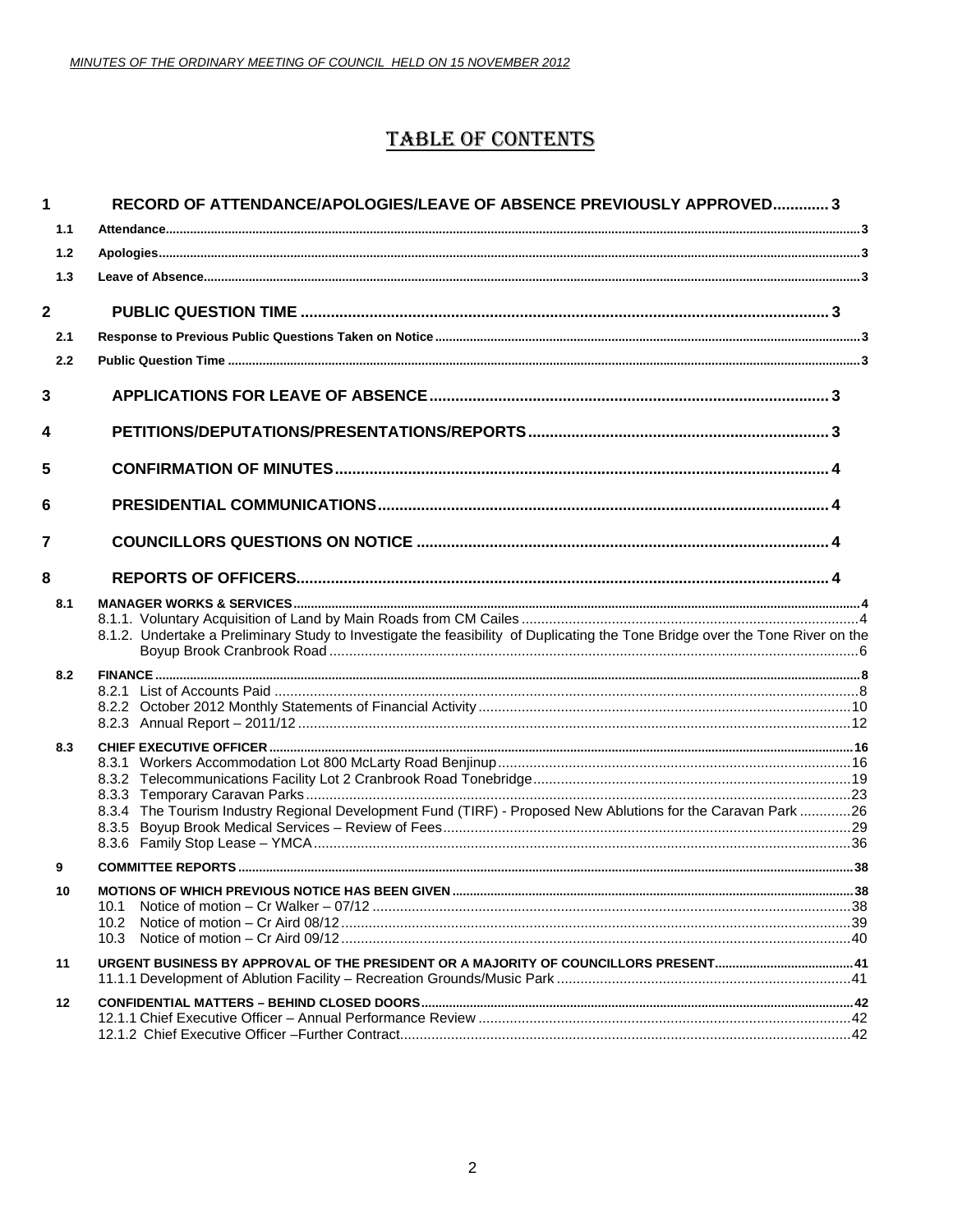#### <span id="page-2-0"></span>**1 RECORD OF ATTENDANCE/APOLOGIES/LEAVE OF ABSENCE PREVIOUSLY APPROVED**

#### **1.1 Attendance**

Cr M Giles – Shire President Cr K Moir – Deputy Shire President Cr G Aird Cr E Biddle Cr J Imrie Cr P Kaltenrieder Cr B O'Hare Cr T Oversby Cr R Walker

STAFF: Mr Alan Lamb (Chief Executive Officer) Mr Rob Staniforth-Smith (Manager of Works & Services) Mrs Maria Lane (Executive Assistant)

PUBLIC:

- **1.2 Apologies**
- **1.3 Leave of Absence**

#### **2 PUBLIC QUESTION TIME**

#### **2.1 Response to Previous Public Questions Taken on Notice**

Nil

#### **2.2 Public Question Time**

#### **3 APPLICATIONS FOR LEAVE OF ABSENCE**

Nil

#### **4 PETITIONS/DEPUTATIONS/PRESENTATIONS/REPORTS**

Cr Kaltenrieder attended the Medicare Local Meeting held on 13 November 2012.

Cr Biddle attended the Men's Field Day held at Rylington Park in October 2012 and wishes to thank the Shire for the sponsorship towards the event.

Cr Aird attended the Men's Field Day held at Rylington Park in October 2012 and mentioned that it was a very successful day and was enjoyed by all, also thanked the Councillors for attending the day.

Cr Oversby attended the Upper Blackwood Agricultural Show and mentioned that the day was enjoyed by all and the numbers seem to be increasing every year.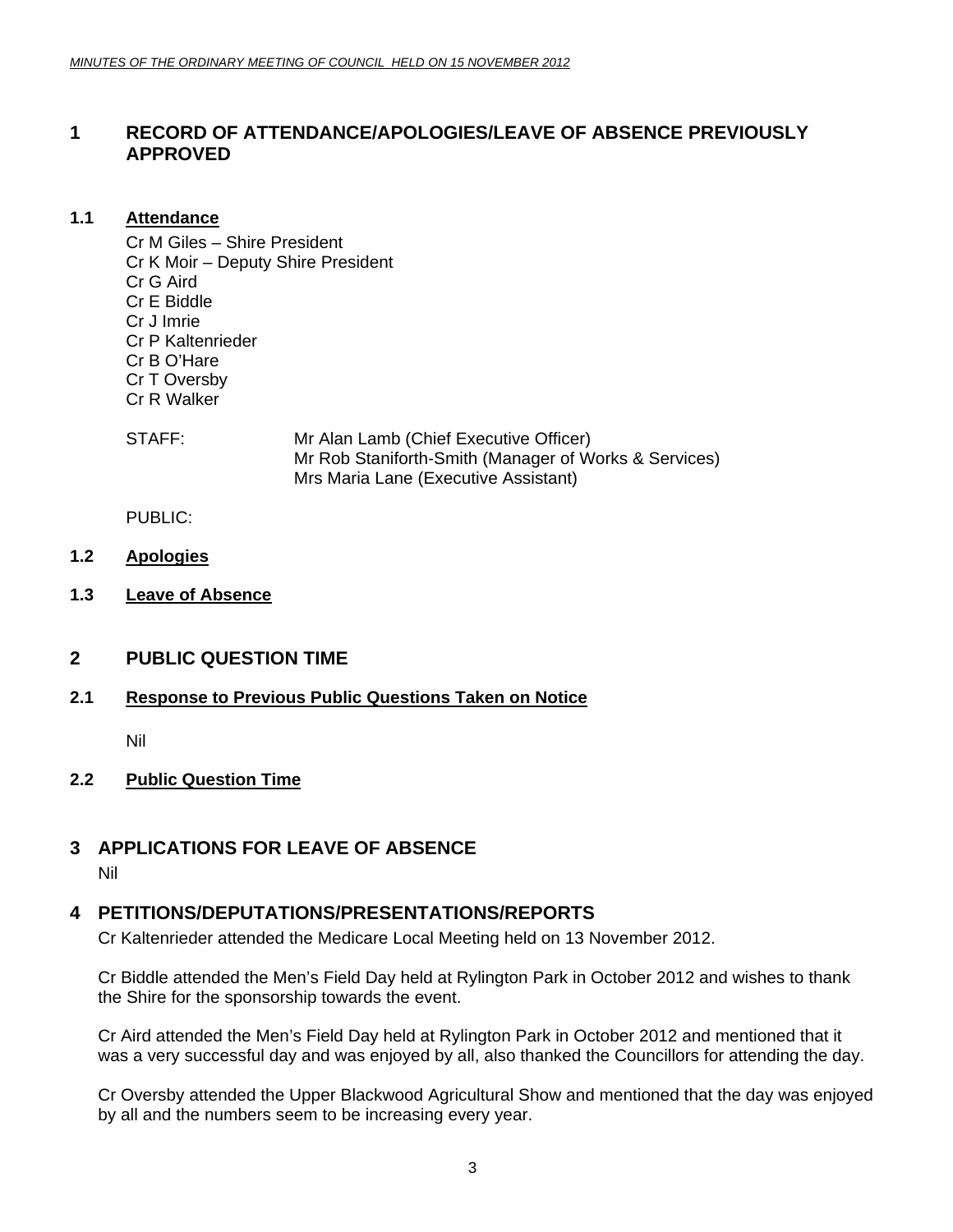#### <span id="page-3-0"></span>**5 CONFIRMATION OF MINUTES**

#### **5.1 Ordinary Meeting of Council - Thursday 18 October 2012**

#### **COUNCIL DECISION & OFFICER RECOMMENDATION**

**MOVED: Cr Biddle SECONDED: Cr Walker All Cr Walker SECONDED: Cr Walker** 

**That the minutes of the Ordinary Meeting of Council held on Thursday 18 October 2012 be confirmed as an accurate record.** 

**CARRIED 9/0 Res 152/12** 

#### **6 PRESIDENTIAL COMMUNICATIONS**

Attended the Dinninup Show on 6 November 2012 Attended the Medicare Local Meeting on 13 November 2012

#### **7 COUNCILLORS QUESTIONS ON NOTICE**

#### **8 REPORTS OF OFFICERS**

#### **8.1 MANAGER WORKS & SERVICES**

#### **8.1.1. Voluntary Acquisition of Land by Main Roads from CM Cailes**

| Location:                      | N/A                                               |
|--------------------------------|---------------------------------------------------|
| <b>Applicant:</b>              | N/A                                               |
| <i>File:</i>                   |                                                   |
| <b>Disclosure of Interest:</b> | Nil                                               |
| Date:                          | 11 <sup>th</sup> of November, 2012                |
| <b>Author:</b>                 | R Staniforth-Smith, Manager of Works and Services |
| <b>Authorizing Officer:</b>    | Alan Lamb - Chief Executive Officer               |
| <b>Appendices:</b>             | Map                                               |
|                                |                                                   |

#### **SUMMARY**

The purpose of this report is to recommend that the voluntary acquisition of land from C.M. Cailes for the purpose of future widening of the Boyup-Bridgetown Road by Main Roads is approved.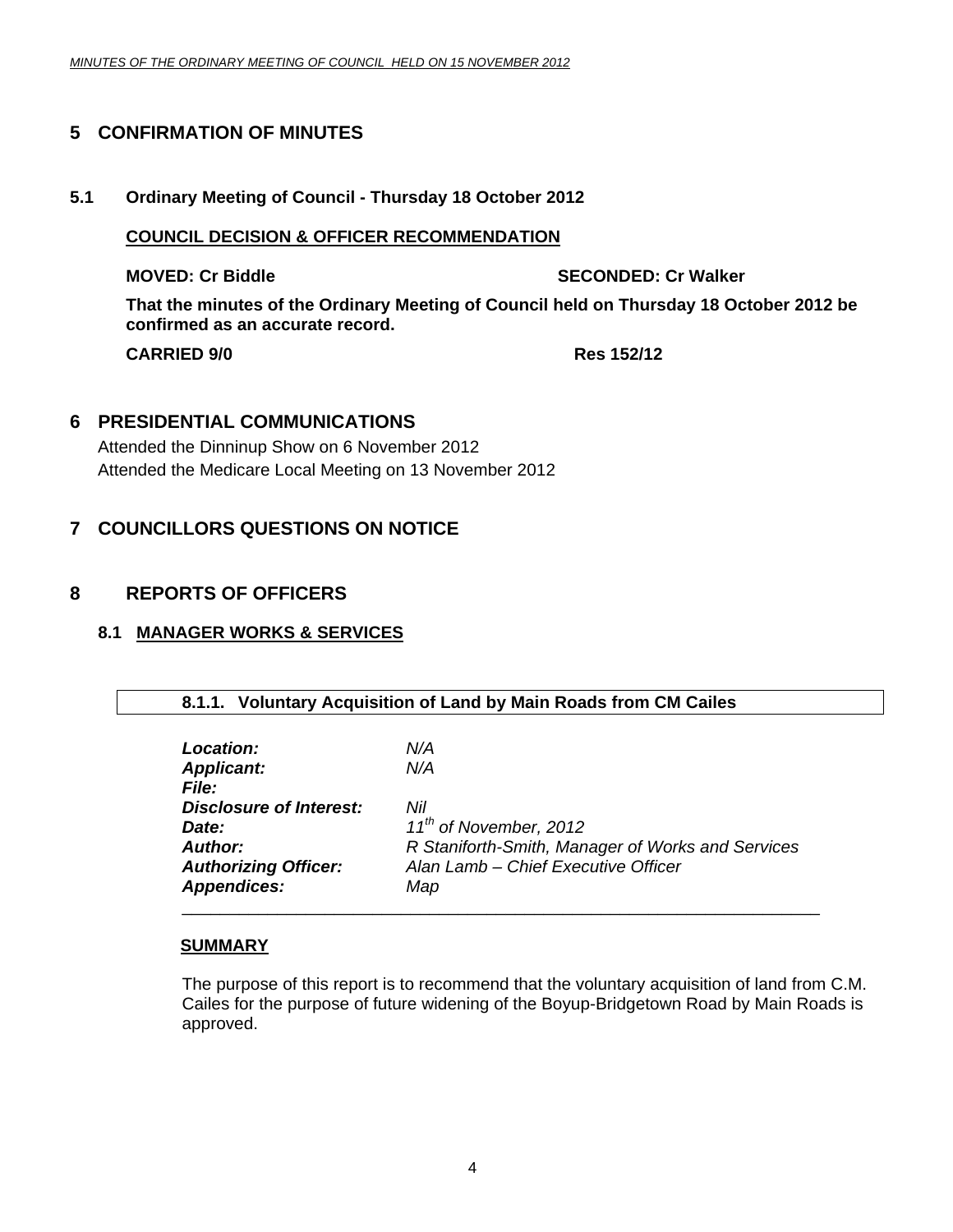#### **BACKGROUND**

The Cailes family approached Main Roads Western Australia requesting the voluntary acquisition of a 10m width of their land by 1393metres long to enable future widening and drainage of the Boyup-Bridgetown Road

#### **COMMENT**

Main Roads request in addendum 8.1.1

#### **CONSULTATION**

Alan Lamb CEO

#### **STATUTORY ENVIRONMENT**

Nil

#### **POLICY IMPLICATIONS**

Nil

#### **FINANCIAL IMPLICATIONS**

Nil

#### **STRATEGIC IMPLICATIONS**

Nil

#### **VOTING REQUIREMENTS**

Simple Majority

#### **COUNCIL DECISION & OFFICER RECOMMENDATION – ITEM 8.1.1**

**MOVED: Cr Biddle SECONDED: Cr Walker SECONDED: Cr Walker** 

**That Council recommend approval for the voluntary acquisition of a 10m wide x 1393m long strip of land by Main Roads Western Australia off C.M. Cailes for the future widening and drainage from the Boyup-Bridgetown Road.** 

**CARRIED 9/0 Res 153/12**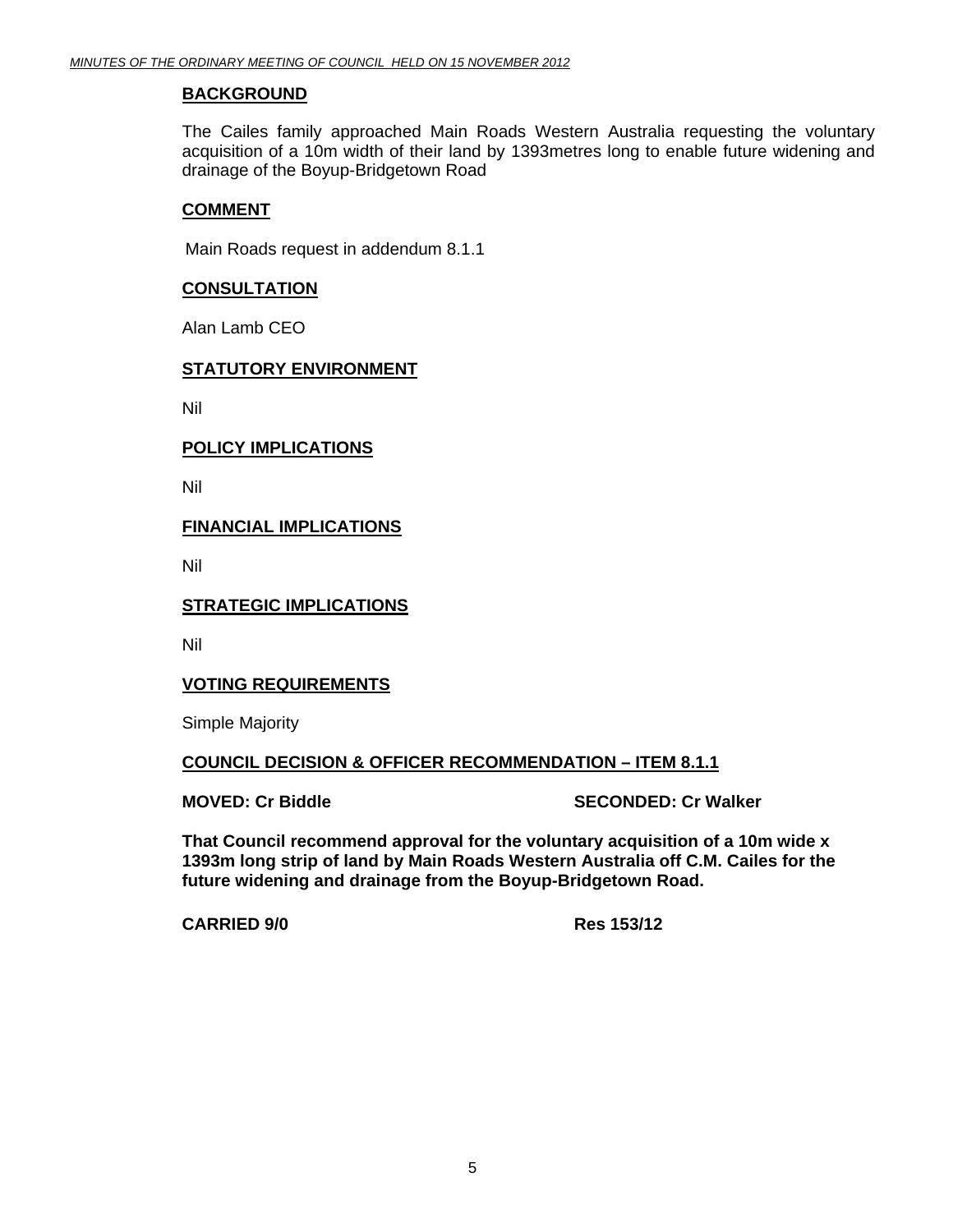#### **8.1.2. Undertake a Preliminary Study to Investigate the feasibility of Duplicating the Tone Bridge over the Tone River on the Boyup Brook Cranbrook Road**

<span id="page-5-0"></span>

| <b>Location:</b>               | N/A                                               |
|--------------------------------|---------------------------------------------------|
| <b>Applicant:</b>              | N/A                                               |
| <i>File:</i>                   |                                                   |
| <b>Disclosure of Interest:</b> | Nil                                               |
| Date:                          | 7th <sup>th</sup> of November, 2012               |
| <b>Author:</b>                 | R Staniforth-Smith, Manager of Works and Services |
| <b>Authorizing Officer:</b>    | Alan Lamb - Chief Executive Officer               |
| <b>Appendices:</b>             | Nil                                               |
|                                |                                                   |

#### **SUMMARY**

The purpose of this report is to recommend that the Shire of Boyup Brook undertake a preliminary planning/costing study (a "15%" study) to determine the feasibility of duplicating the Tone Bridge over the Tone River at Tonebridge on the Boyup – Cranbrook Road.

#### **BACKGROUND**

The Tone Bridge is a single lane bridge which spans the Tone River in Tonebridge on the sealed Boyup Brook-Cranbrook Road. The Boyup Brook Cranbrook Road is being promoted as an alternative scenic route from Bunbury to Albany and along with the increased truck traffic in both directions, grain going south and woodchips to the north, the road traffic volume is increasing. The bridge is one way with traffic heading north having to give way to south bound traffic.

Currently Main Roads has no plan to duplicate the bridge, however if a feasibility study is done, Council can look out for grant funding should it become available. The Boyup Brook Cranbrook road is one of the Shire's roads of Regional Significance and significant funds are being programmed to be spent on it, commencing in the 2013/2014 financial year to increase it to a 6m wide sealed pavement from Mayanup all the way through to the Shire Boundary on the Wingebellup Road. The single lane bridge affects the safe passage along this road.

The "15%" feasibility study will cost between \$5,000 and \$10,000 and would be conducted by Main Roads Western Australia's Bridge Section.

#### . **COMMENT**

Nil

#### **CONSULTATION**

Alan Lamb CEO

#### **STATUTORY ENVIRONMENT**

Nil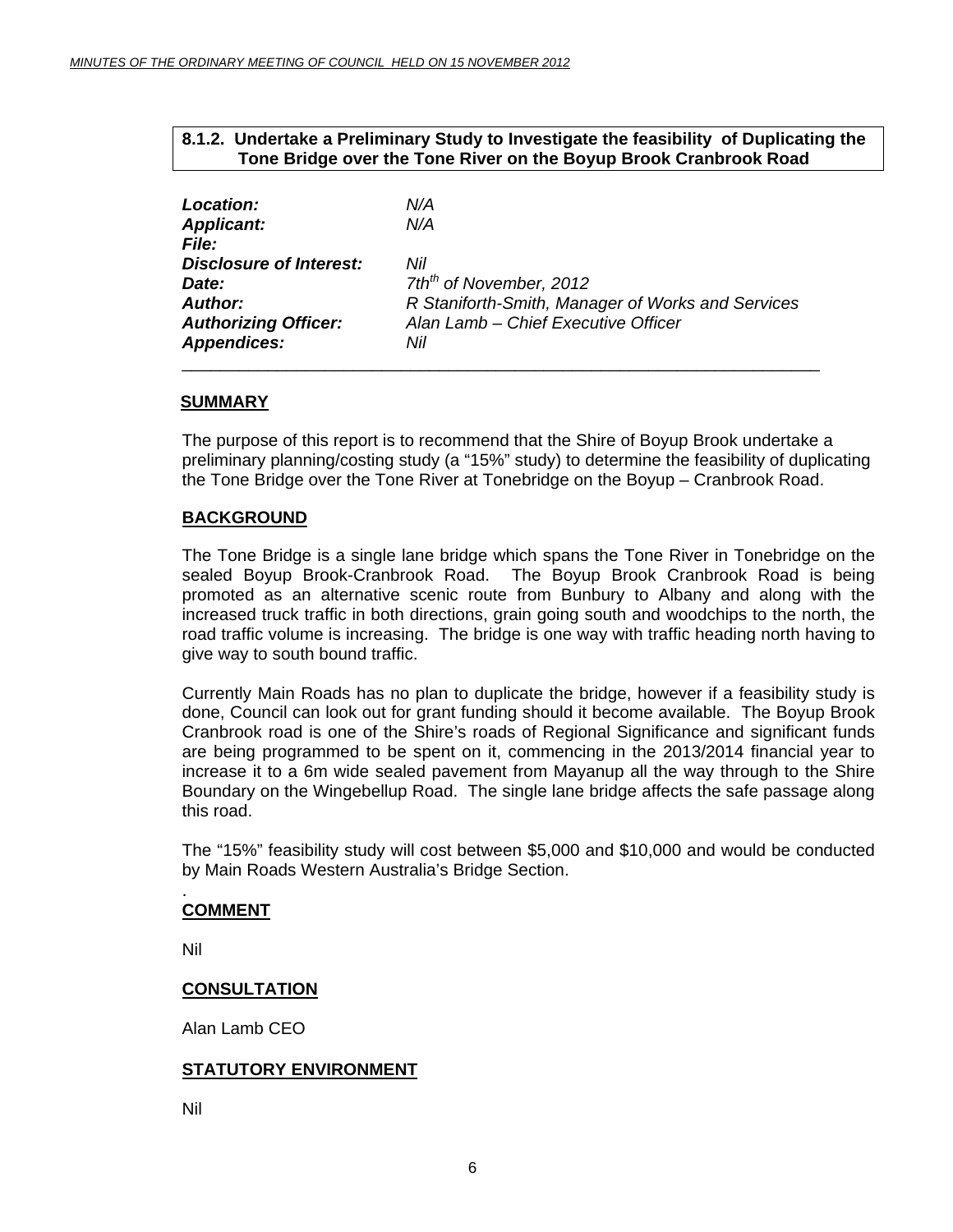#### **POLICY IMPLICATIONS**

Nil

#### **FINANCIAL IMPLICATIONS**

Nil

#### **STRATEGIC IMPLICATIONS**

Nil

#### **VOTING REQUIREMENTS**

Simple Majority

#### **COUNCIL DECISION & OFFICER RECOMMENDATION – ITEM 8.1.2**

**MOVED: Cr Walker SECONDED: Cr Aird 3DOVED: Cr Aird 3DOVED: Cr Aird 3DOVED: Cr Aird 3DOVED: Cr Aird 3DOVED: C** 

**That Council approve an amount of up to \$10,000 be used, from the funds set aside for planning, on having a feasibility study done on the Tone Bridge, for the purpose of obtaining preliminary costing's to duplicate the bridge to a 2 way traffic bridge from a single lane bridge.** 

**CARRIED 9/0 Res 154/12**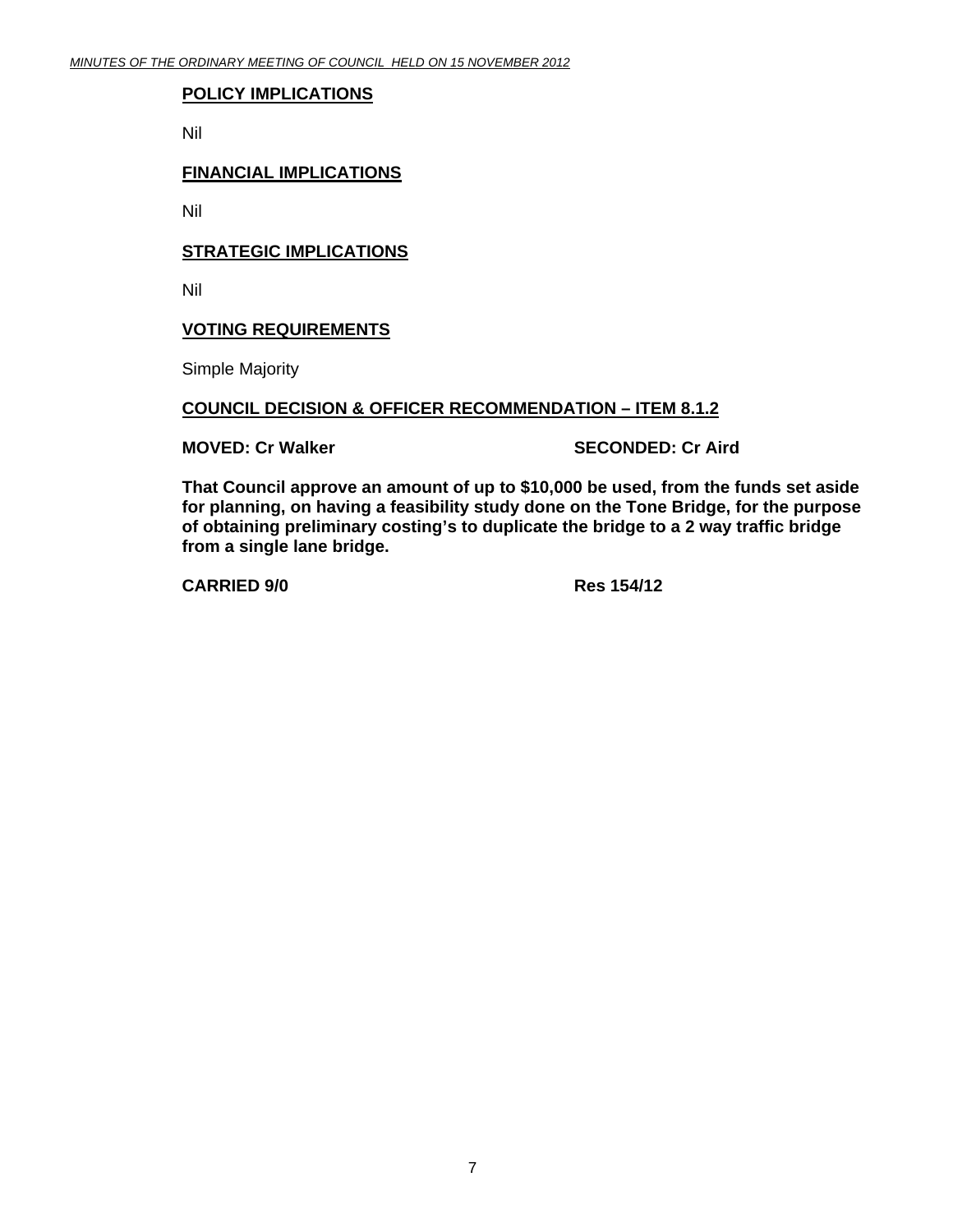### <span id="page-7-0"></span>**8.2 FINANCE**

| 8.2.1 List of Accounts Paid     |                                     |
|---------------------------------|-------------------------------------|
| <b>Location:</b>                | Not applicable                      |
| <b>Applicant:</b>               | Not applicable                      |
| <b>File:</b>                    | FM/1/002                            |
| Disclosure of Officer Interest: | None                                |
| Date:                           | 11 October 2012                     |
| Author:                         | Kay Raisin - Finance Officer        |
| <b>Authorizing Officer:</b>     | Alan Lamb – Chief Executive Officer |
| <b>Attachments:</b>             | Yes - List of Accounts Paid         |

#### **SUMMARY**

In accordance with the Local Government (Financial Management) Regulations the list of accounts paid is presented to Council.

#### **BACKGROUND**

Invoices received for the supply of goods and services, salaries and wages and the like have been paid during the period

#### **COMMENT**

The attached listing represents accounts paid by cheque and by electronic means during the period 13 October to 9 November 2012.

#### **CONSULTATION**

Nil

#### **STATUTORY OBLIGATIONS**

Local Government (Financial Management) Regulations 1996, Regulations 12 and 13 apply and are as follows:

#### *12. Payments from municipal fund or trust fund*

- *(1) A payment may only be made from the municipal fund or the trust fund*
- *(a) if the local government has delegated to the CEO the exercise of its power to make payments from those funds — by the CEO; or*
- *(b) otherwise, if the payment is authorised in advance by a resolution of the council.*
- *(2) The council must not authorise a payment from those funds until a list prepared under regulation 13(2) containing details of the accounts to be paid has been presented to the council.*

#### *13. Lists of accounts*

 *(1) If the local government has delegated to the CEO the exercise of its power to make payments from the municipal fund or the trust fund, a list of accounts paid by the*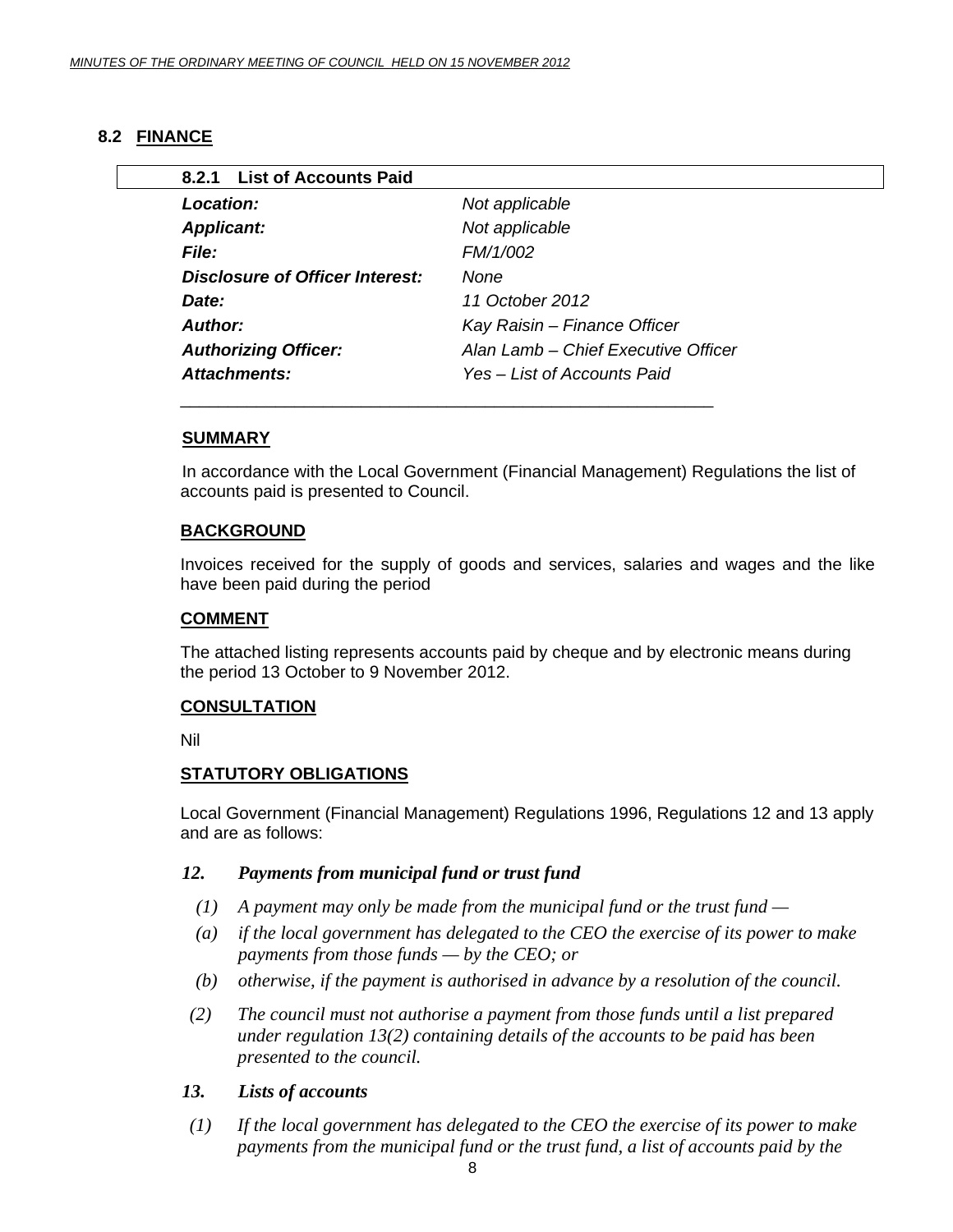*CEO is to be prepared each month showing for each account paid since the last such list was prepared —* 

- *(a) the payee's name;*
- *(b) the amount of the payment;*
- *(c) the date of the payment; and*
- *(d) sufficient information to identify the transaction.*
- *(2) A list of accounts for approval to be paid is to be prepared each month showing*
- *(a) for each account which requires council authorisation in that month* 
	- *(i) the payee's name;*
	- *(ii) the amount of the payment; and*
- *(iii) sufficient information to identify the transaction; and and* 
	- *(b) the date of the meeting of the council to which the list is to be presented.*
	- $(3)$  A list prepared under sub regulation (1) or (2) is to be —

 *(a) presented to the council at the next ordinary meeting of the council after the list is prepared; and* 

 *(b) recorded in the minutes of that meeting.* 

#### **POLICY IMPLICATIONS**

Council's Authority to Make Payments Policy has application.

#### **BUDGET/FINANCIAL IMPLICATIONS**

Account payments are in accordance with the adopted budget for 2012/13 or authorised by separate resolution.

#### **STRATEGIC IMPLICATIONS**

Nil

#### **VOTING REQUIREMENTS**

Simple Majority

#### **COUNCIL DECISION & OFFICER RECOMMENDATION**

**MOVED: Cr Oversby SECONDED: Cr O'Hare** 

**That the list of accounts paid in October and November 2012 as presented totalling \$480,361.19 and as represented by cheque voucher numbers 19047-19083 totalling \$66,373.27 and accounts paid by direct electronic payments through the Municipal Account totalling \$413,987.92 be received.** 

#### **CARRIED 9/0 Res 155/12**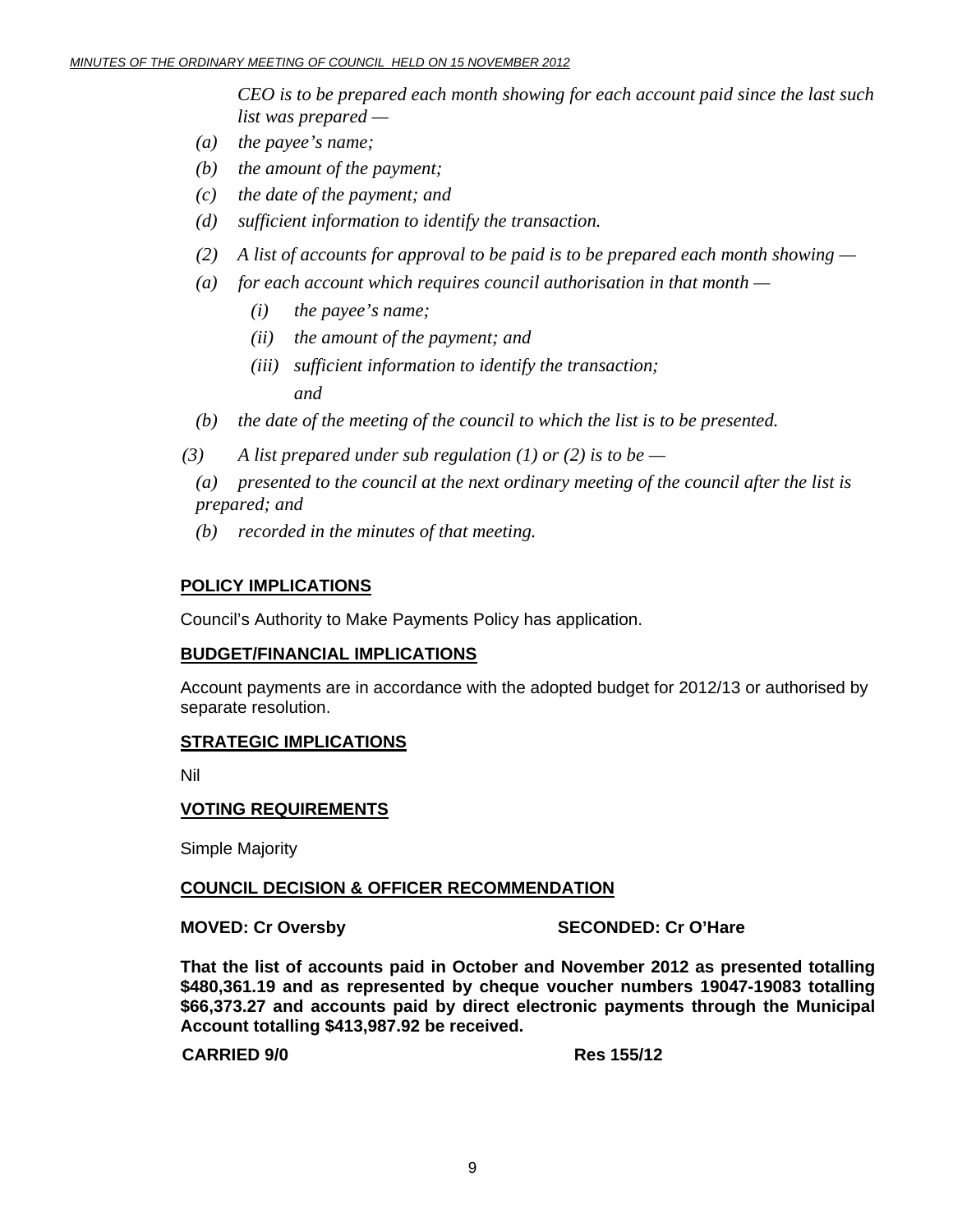#### <span id="page-9-0"></span>**8.2.2 October 2012 Monthly Statements of Financial Activity**

| Location:                              | Not applicable                      |
|----------------------------------------|-------------------------------------|
| <b>Applicant:</b>                      | Not applicable                      |
| <i>File:</i>                           | FM/10/003                           |
| <b>Disclosure of Officer Interest:</b> | <b>None</b>                         |
| Date:                                  | 15 November 2012                    |
| Author:                                | <b>Finance Consultant</b>           |
| <b>Authorizing Officer:</b>            | Alan Lamb – Chief Executive Officer |
| Attachments:                           | Yes - Financial Reports             |
|                                        |                                     |

*\_\_\_\_\_\_\_\_\_\_\_\_\_\_\_\_\_\_\_\_\_\_\_\_\_\_\_\_\_\_\_\_\_\_\_\_\_\_\_\_\_\_\_\_\_\_\_\_\_\_\_\_\_\_\_\_\_\_\_*

#### **SUMMARY**

Report recommends Council receive the Statement of Financial Activities and the Net Current Assets for the month ended 31October 2012.

#### **BACKGROUND**

Section 6.4 of the Local Government Act 1995 places financial reporting obligations on local government operations.

Regulation 34 (1)–(4) of the Local Government (Financial Management) Regulations 1996 requires the local government to prepare a 'Monthly Statement of Financial Activity'.

The regulations also prescribe the content of the reports. Details of items of Material Variances are also listed.

The various data are included as separate attachments.

#### **COMMENT**

It is a statutory requirement that the Financial Activities Report be presented for every month.

As at the close of the month Boyup Brook Shire Council had \$3,799,667 invested in "At Call" accounts with the Commonwealth Bank. The interest rates have dropped, and the current rate is now approximately 3.2%pa.

For the information of Councillors, the Annual Financial Report for the 2011/12 year states that there was \$70,438 owing to Council by ordinary debtors, \$8,126 in Accrued Income, \$23,054 by the ATO (relating to the GST), and \$63,506 for Rates. The Outstanding Rates Ratio was 3%, which is a good position as anything under 5% is considered an acceptable result. There were no doubtful debts owing to Council.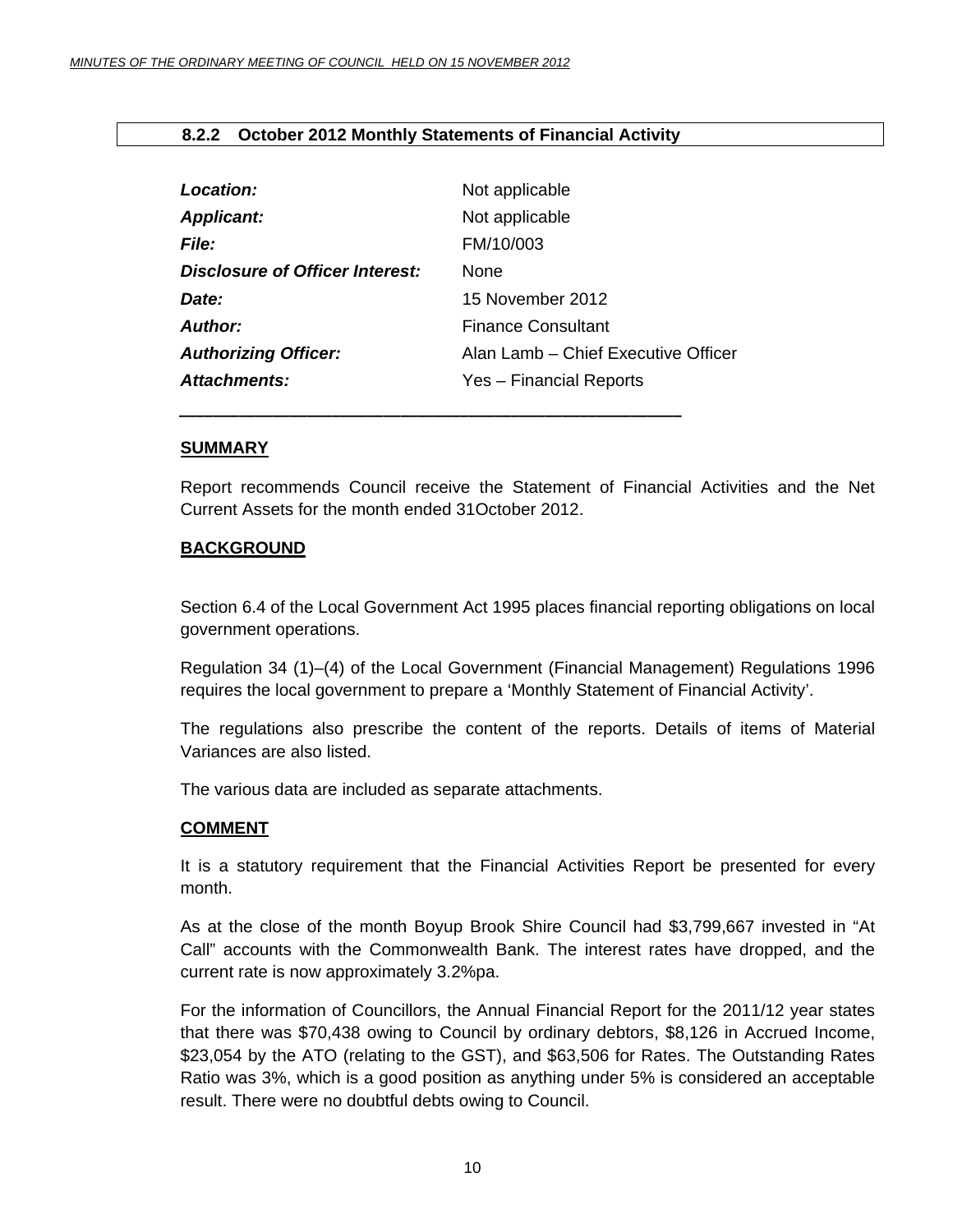The position at the end of the month just past for outstanding amounts is that rates debtors is currently high, with \$766,901 owing for Rates as at the end of the past month. The amount paid was \$1,320,624 which is 62.26% of that collectable. There are 248 Rate Assessments being paid by Instalments.

Budget Allocation Change  $-$  (1) In the budget there was \$6,000 allocated in the Donations [Account E041070] for the Tourist Centre Garden Works, but this was for staff and machinery costs "In Kind". The actual charges have now been allocated to Boyup Brook Tourist Centre – Grounds [Account E132026]. Council's authorisation is now sought to transfer the budget allocation of \$6,000 from account E041070 to account E132026.

Budget Allocation Change  $-$  (2) In the budget there was an extra ordinary allowance for extra materials and contract work on various Gardens [Account E113068] of \$16,694. Individual amounts should be distributed to the specific accounts, and this will be done within the near future. The amendments will be included in the Budget Review.

#### **CONSULTATION**

Nil

#### **STATUTORY OBLIGATIONS**

Local Government (Financial Management) Regulations 1996, s34 (1) (a)

Local Government (Financial Management) Regulations 1996, s34 (2) (a) (b)

#### **POLICY IMPLICATIONS**

Nil

#### **BUDGET/FINANCIAL IMPLICATIONS**

As listed on the attached reports

#### **STRATEGIC IMPLICATIONS**

Nil

#### **VOTING REQUIREMENTS**

Simple Majority

#### **COUNCIL DECISION & OFFICER RECOMMENDATION**

#### **MOVED: Cr O'Hare SECONDED: Cr Oversby**

- **(a) That the October 2012 Monthly Statements of Financial Activity and Statement of Net Current Assets as presented, be received.**
- **(b) That the amounts listed as material variances be authorised;**
- **(c) That the changes in the allocation of \$6,000 be transferred from account E041070 to E132026 be authorised.**

**CARRIED 9/0 Res 156/12**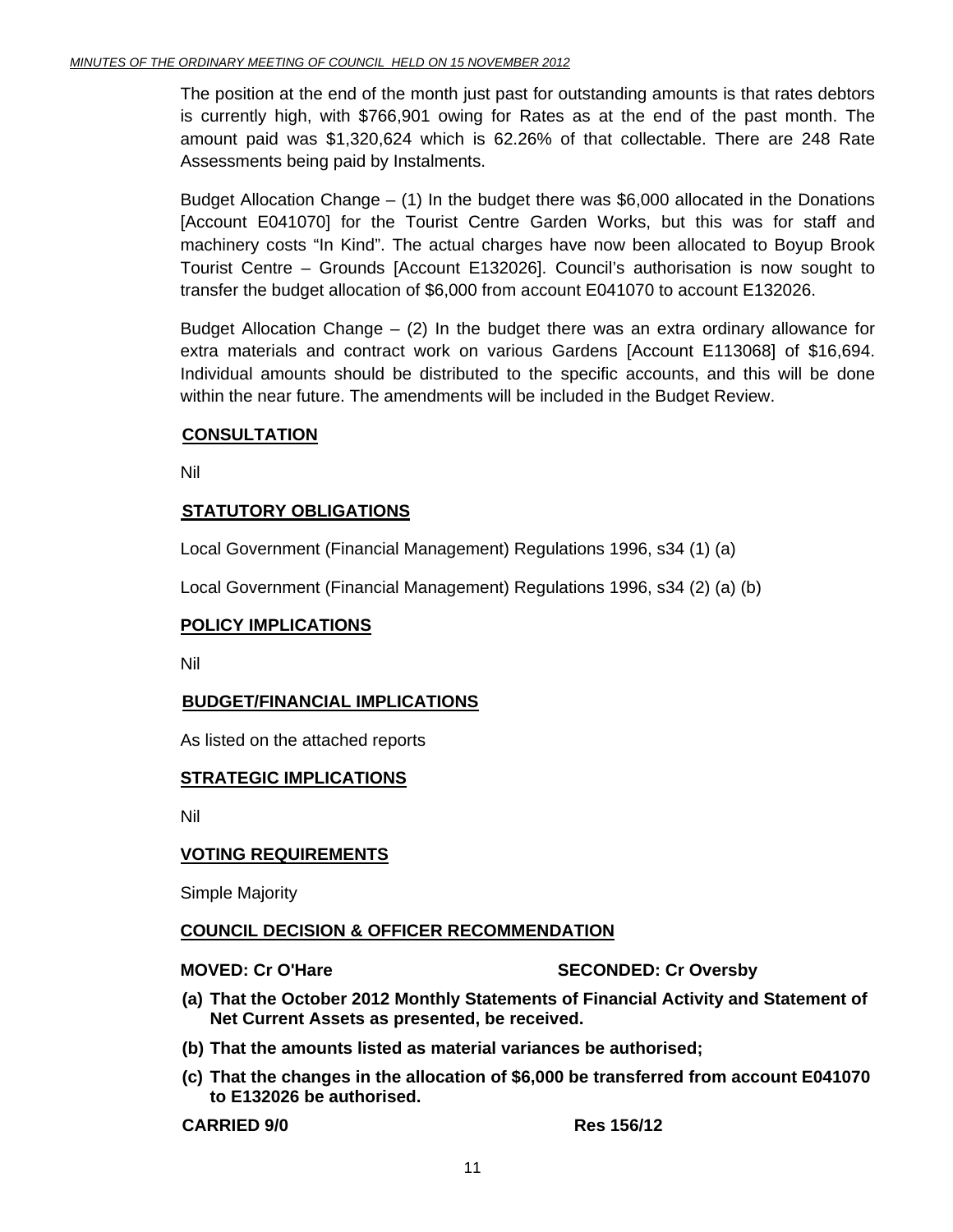#### <span id="page-11-0"></span>**8.2.3 Annual Report – 2011/12**

| Location:                              | Shire of Boyup Brook                |
|----------------------------------------|-------------------------------------|
| <b>Applicant:</b>                      | Shire of Boyup Brook                |
| <b>File:</b>                           | FM/9/002                            |
| <b>Disclosure of Officer Interest:</b> | Nil                                 |
| Date:                                  | 15 November 2012                    |
| Author:                                | Alan Lamb – Chief Executive Officer |
| <b>Authorizing Officer:</b>            | Alan Lamb – Chief Executive Officer |
| Attachments:                           | Yes - Draft Annual Report 2011/12   |

 *\_\_\_\_\_\_\_\_\_\_\_\_\_\_\_\_\_\_\_\_\_\_\_\_\_\_\_\_\_\_\_\_\_\_\_\_\_\_\_\_\_\_\_\_\_\_\_\_\_\_\_\_\_\_\_\_\_\_\_\_\_\_\_\_\_\_\_\_\_\_\_\_* 

#### **SUMMARY**

The purpose of this report is to present to Council the Annual Report for the year 2011/12 for acceptance.

#### **BACKGROUND**

The Local Government Act 1995 sets out the requirement for the preparation of Annual Reports and the information to be included:

- A report from the mayor or president;
- A report from the CEO;
- An overview of the plan for the future of the district made in accordance with section 5.56, including major initiatives that are proposed to commence or to continue in the next financial year;
- The financial report for the financial year;
- Such information as may be prescribed in relation to the payments made to employees;
	- i) the number of employees of the local government entitled to an annual salary of \$100 000 or more;
	- ii) the number of employees with an annual salary entitlement that falls within each band of \$10 000 over \$100 000;
- the auditor's report for the financial year;
- a matter on which a report must be made under section 29(2) of the *Disability Services Act 1993*; and
- such other information as may be prescribed.

Council is required to accept the Annual Report when presented with or without modification:-

(1) Subject to subsection (2), the annual report for a financial year is to be accepted\* by the local government no later than 31 December after that financial year.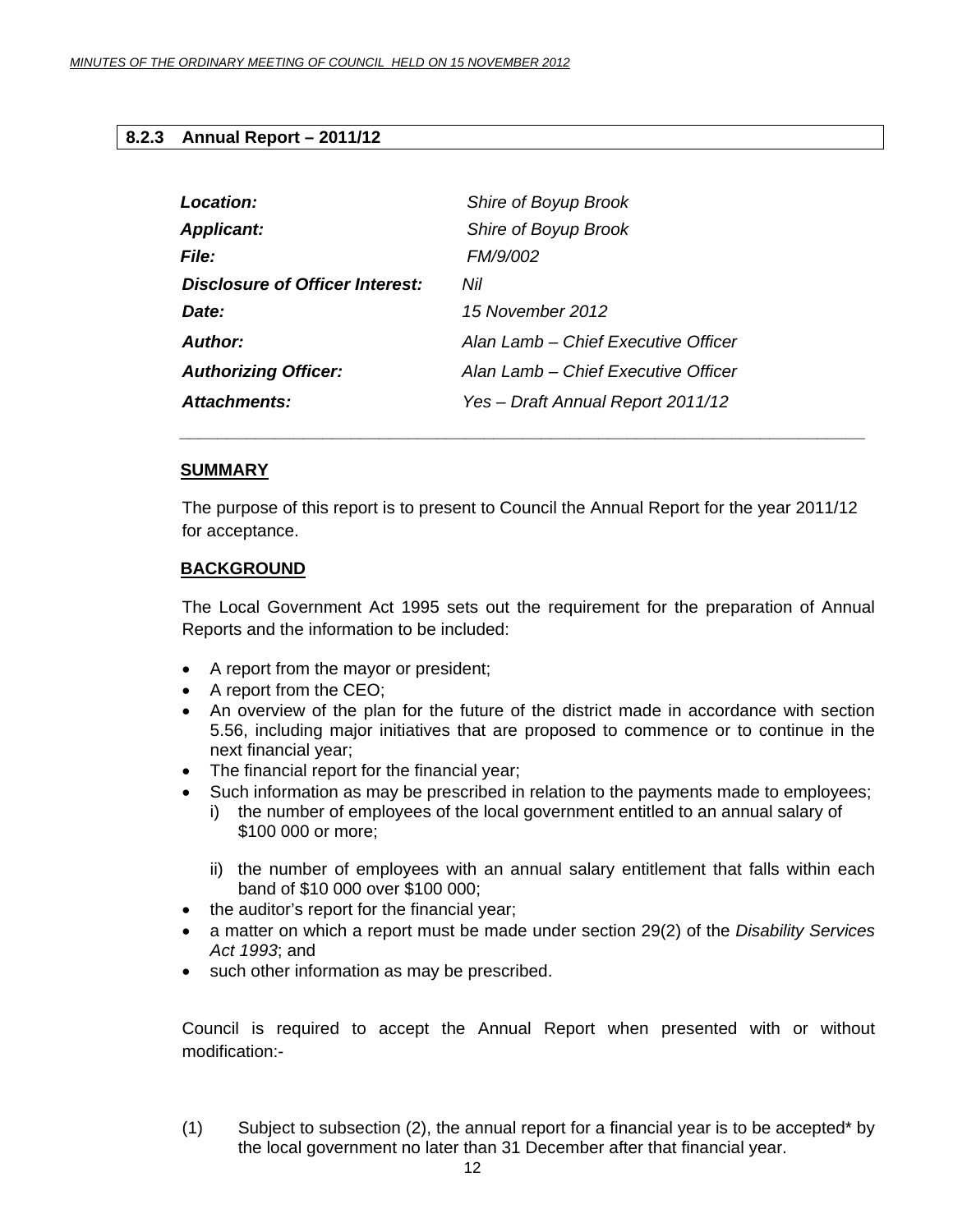#### *\* Absolute Majority required.*

(2) If the auditor's report is not available in time for the annual report for a financial year to be accepted by 31 December after that financial year, the annual report is to be accepted by the local government no later than 2 months after the auditor's report becomes available.

#### **Local Government Act 1995 Section 5.27. Electors' general meetings**

- (1) A general meeting of the electors of a district is to be held once every financial year.
- (2) A general meeting is to be held on a day selected by the local government but not more than 56 days after the local government accepts the annual report for the previous financial year.
- (3) The matters to be discussed at general electors' meetings are to be those prescribed.

#### **Local Government Act 1995 Section 5.29. Convening electors' meetings**

- (1) The CEO is to convene an electors' meeting by giving
	- (a) at least 14 days' local public notice; and

(b) each council member at least 14 days' notice, of the date, time, place and purpose of the meeting.

(2) The local public notice referred to in subsection  $(1)(a)$  is to be treated as having commenced at the time of publication of the notice under section 1.7(1)(a) and is to continue by way of exhibition under section  $1.7(1)(b)$  and (c) until the meeting has been held.

#### **CONSULTATION**

Shire President, Manager of Finance, Manager of Works.

#### **STATUTORY OBLIGATIONS**

Local Government Act 1995 Sections 5.53 & 5.54 Annual Report, Sections 5.27 & 5.29 Electors Meeting

Local Government (Administration) Regulations 1996 Section 19B

#### **COMMENT**

The report presented has been prepared as it has in past formats and also in accordance with statutory requirements.

The first part of the Annual Report provides descriptive information on various operational activities as well as on various major capital works that occurred in the past financial year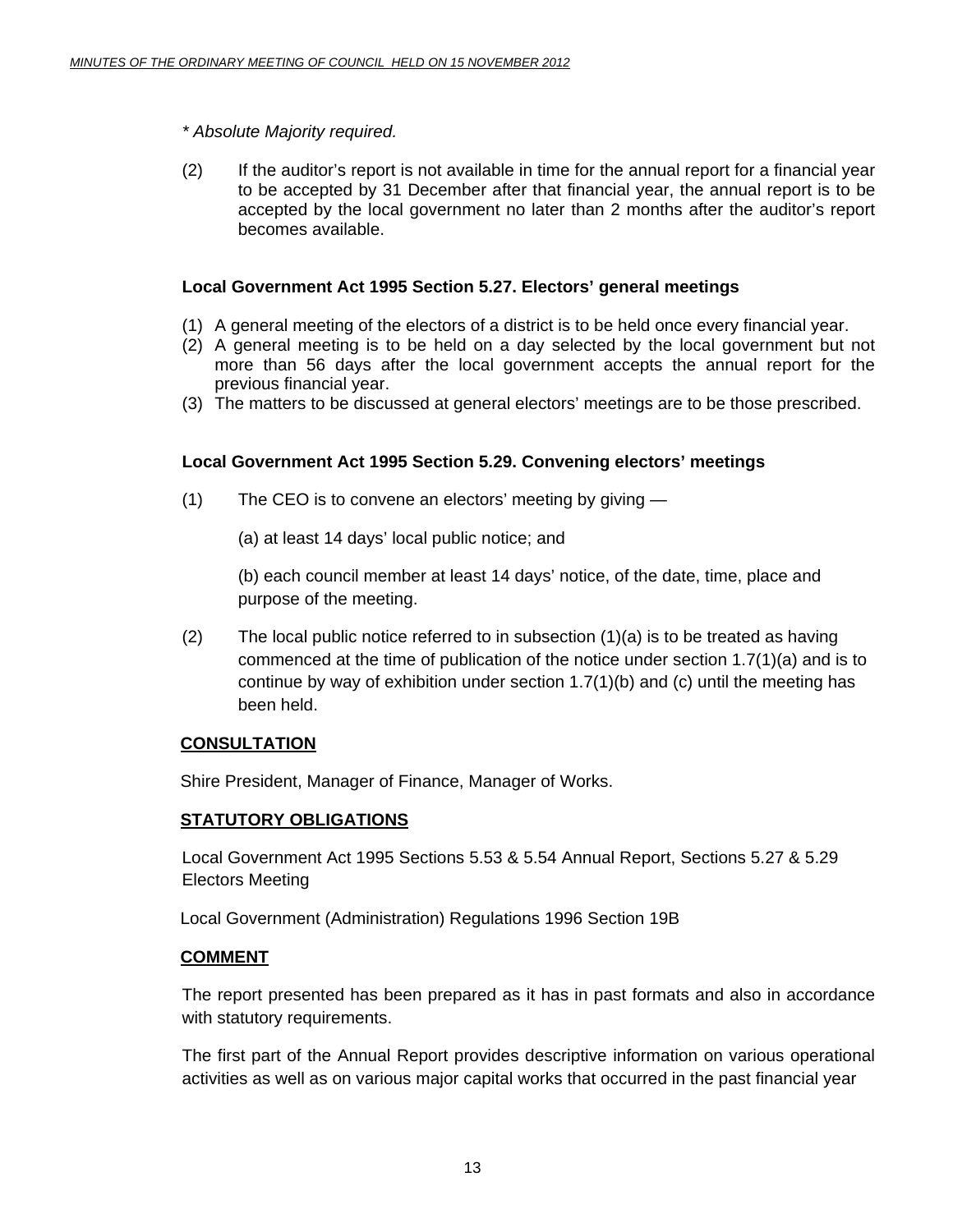The Annual Financial Report involves the statutory financial data, including the summary Statements, as well as more detailed Notes, and these are at the back of the Annual Report.

The results for the year were quite acceptable, especially given that the Capital Expenditures totalled \$1,638,503 was \$647,857 [or 65.4%] above that of the previous year. While most items were grant related, there was some minor extra expenditure by Council and all of the extra works involved a great deal of extra effort by the Senior Staff, in particular the previous Works Manager John Eddy, and the new Works Manager Rob Staniforth Smith, and I'm sure that the Council and the Community are appreciative of their efforts.

Also, for much of the 2011/12 year we were without a Finance Manager, and the existing staff took on more, with some more multi-skilling. I would like to express my particular appreciation to Kay Raisin and Geoffrey Carberry, who have shown great dedication in helping to complete many items.

During the year an extra \$568,394 was transferred into the Reserve account, which was flagged at the Budget Review time in March 2012, and which was subsequently covered by a Council resolution. As per Council's resolution of March 2012, the Reserves will need to reviewed. These will need to be better aligned to the needs of the future, and this will be particularly so for Asset Management, so as to ensure timely renewals and replacements as needed.

All in all, it was a year of high achievements, and Council can be proud of what was accomplished.

We can now look to forward to finalising the new Integrated Plans over the next 4-7 months, with a view to implementing more aligned actions on the replacements and renewal on buildings and infrastructure.

If Council accepts the annual report at this meeting it will need to agree on a date to hold the Annual General Meeting of Electors which must be prior to 12th January 2013 but not before (14) days local public notice is given.

It is recommended that Council accept the report as presented. It is proposed that the official advertisement/public notice will be given on 17 November 2012, and that the Annual Electors meeting to be held in the Council Chambers 13 December 2011 commencing at 7.00pm.

#### **POLICY IMPLICATIONS**

There are no specific policy items in relation to the Annual Report and or the Annual Electors Meetings.

#### **BUDGET/FINANCIAL IMPLICATIONS**

The costs associated with producing the Annual Report and holding Annual Electors meeting are provided for in the current year's budget.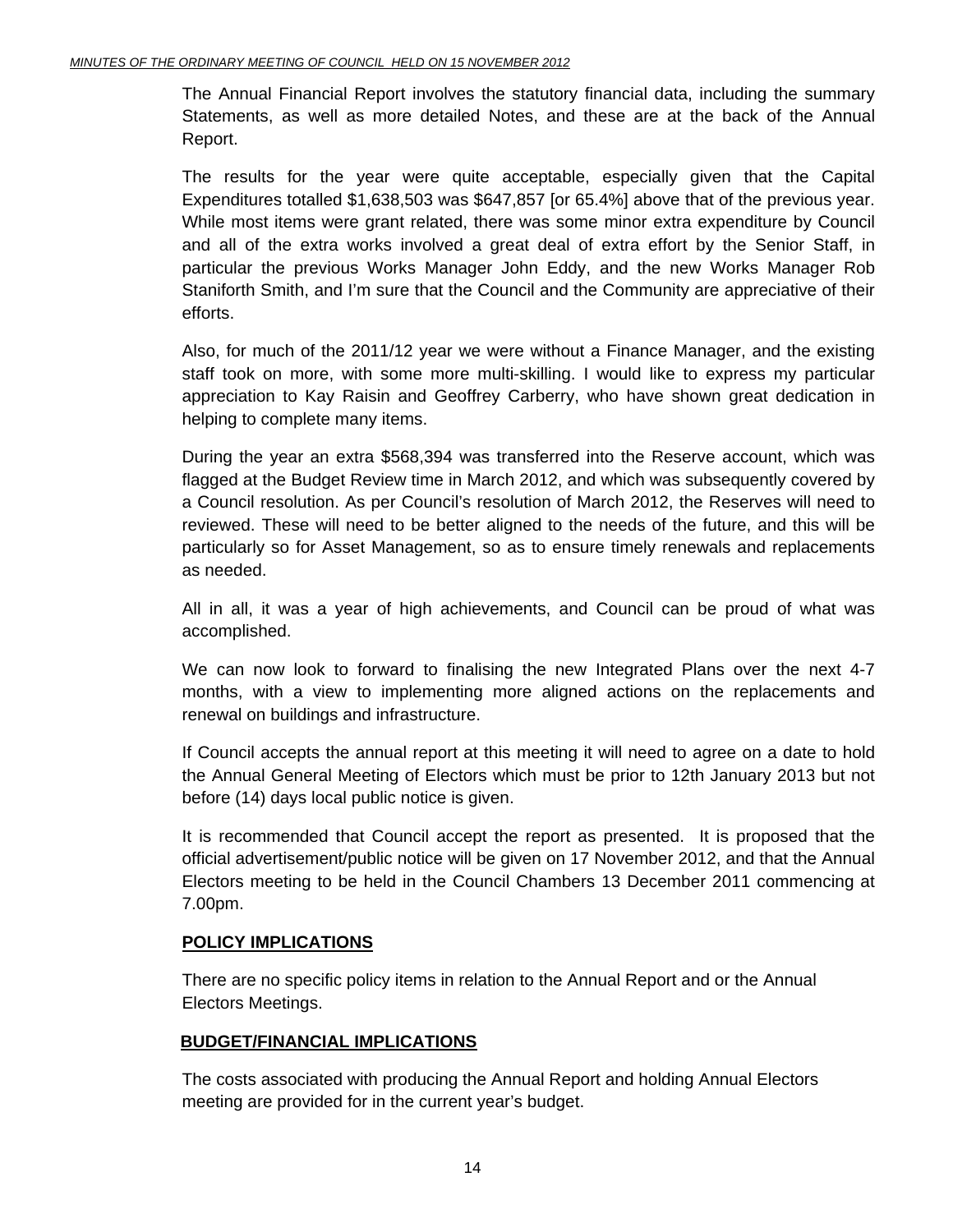#### **STRATEGIC IMPLICATIONS**

 The Annual Report provides information about activities which occurred in the Shire for 2011/12, and the pursuit of items contained in the Council's adopted Plan for the Future.

#### **SUSTAINABILITY IMPLICATIONS**

Nil

#### **VOTING REQUIREMENTS**

Absolute Majority Item 1

Simple Majority Item 2

#### **COUNCIL DECISION & OFFICER RECOMMENDATION**

**MOVED: Cr Oversby SECONDED: Cr Imrie 2018** 

- **1. That Council accepts the Annual Report as presented for the 2011/12 financial year with some minor changes.**
- **2. That the Annual meeting of Electors relating to the year 2011/12 be held in the Council Chambers on Thursday 13th December 2012 at 7.00pm.**

 **CARRIED BY ABSOLUTE MAJORITY 8/1 Res 157/12**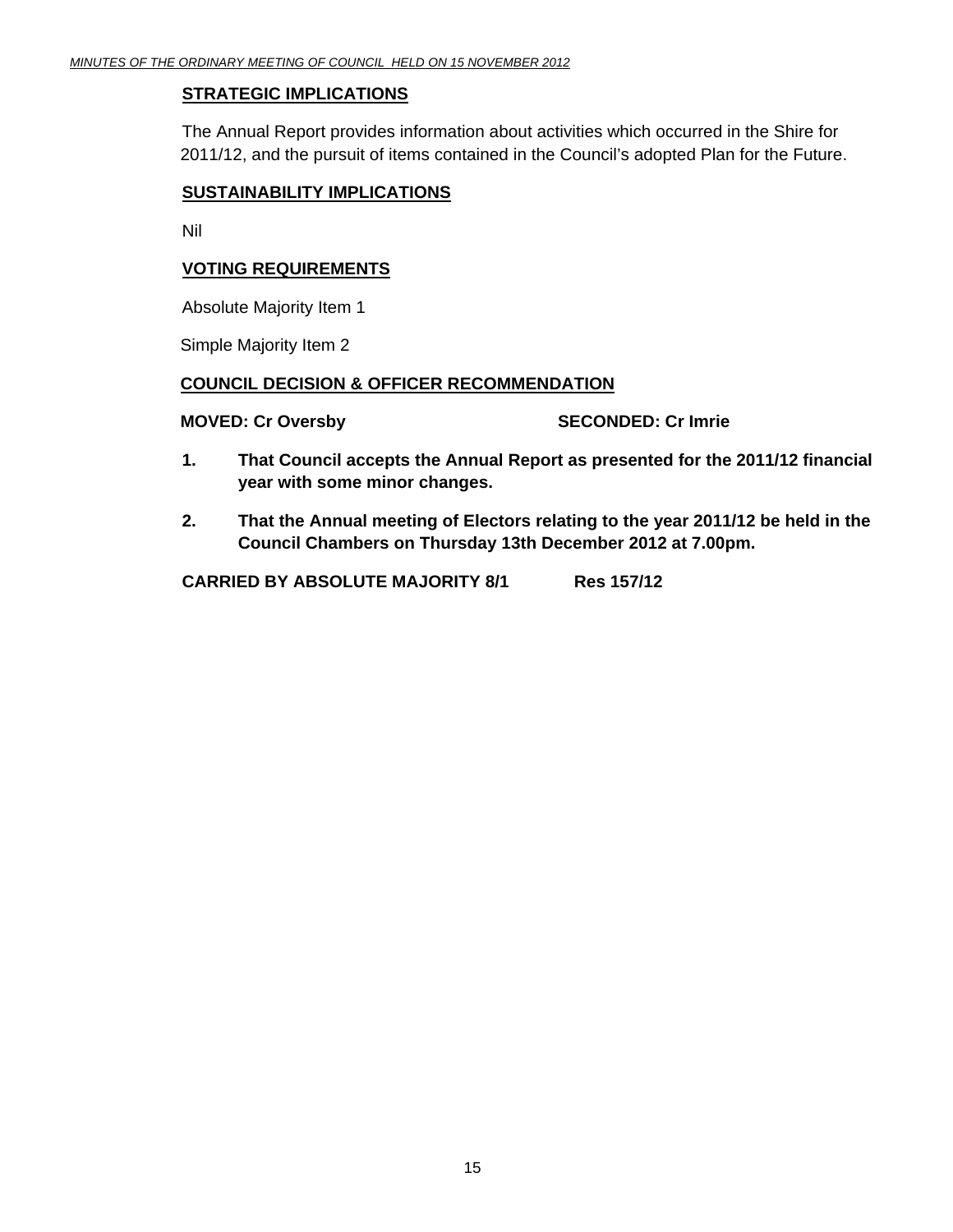#### <span id="page-15-0"></span>**8.3 CHIEF EXECUTIVE OFFICER**

#### **8.3.1 Workers Accommodation Lot 800 McLarty Road Benjinup**

| Location:                              | Lot 800 McLarty Road               |
|----------------------------------------|------------------------------------|
| <b>Applicant:</b>                      | W & L Pensini                      |
| <i>File:</i>                           | AS3710                             |
| <b>Disclosure of Officer Interest:</b> | None                               |
| Date:                                  | $6th$ November                     |
| <b>Author:</b>                         | Geoffrey Lush (Council Consultant) |
| <b>Authorizing Officer:</b>            | A Lamb                             |
| <b>Attachments:</b>                    |                                    |

 *\_\_\_\_\_\_\_\_\_\_\_\_\_\_\_\_\_\_\_\_\_\_\_\_\_\_\_\_\_\_\_\_\_\_\_\_\_\_\_\_\_\_\_\_\_\_\_\_\_\_\_\_\_\_\_\_\_\_\_\_\_\_\_\_\_\_\_\_\_\_\_\_* 

#### **SUMMARY**

This report is to consider a planning application for farm workers accommodation at Lot 800 P301795 McLarty Road. The property is part of the Wyloo Pastoral Co Pty Ltd.

The application is supported subject to conditions.

#### **BACKGROUND**

The subject land is Lot 800 P301795 McLarty Road. It has an area of 259 hectares. It is situated approximately 700m west of Abels Road.

The subject land is cleared and used for farming. There is an existing dwelling and farm sheds on the site.

The application states that:

*"We are asking for planning approval for a second residence to be built close to our existing residence and sheds on farm. The role of this second residence is to provide accommodation*  for a part to full time farm care taker and part time worker to meet the demands of our *expanding on farm operations. We are diversifying and intensifying on farm production which will require daily servicing and we currently do not have any dwelling that will meet this requirement."* 

The building will be located in close proximity to the existing dwelling which is setback more than one kilometre from the road boundary.

#### **CONSULTATION**

None

**STATUTORY OBLIGATIONS** Town Planning Scheme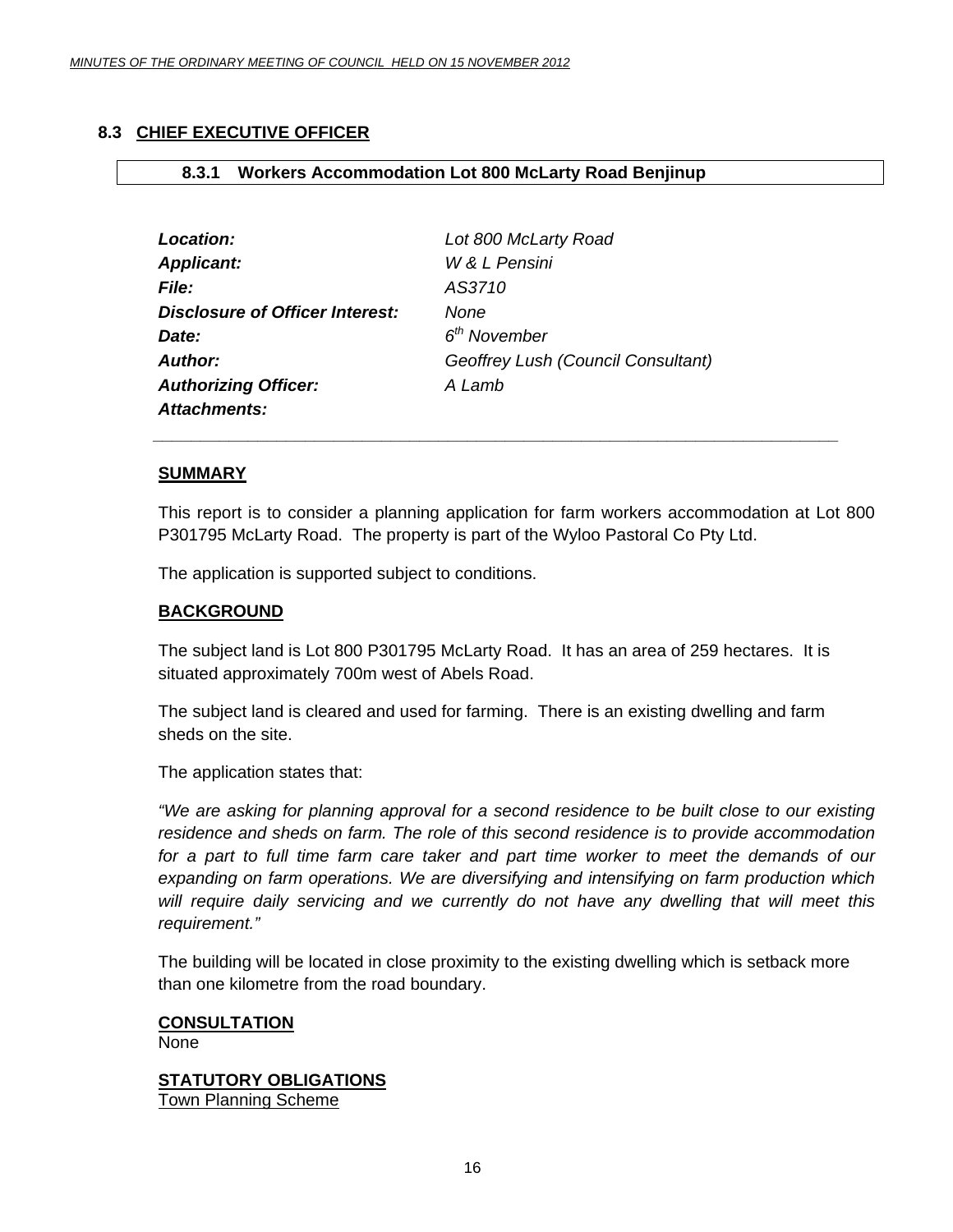The subject land is zoned 'Rural' in Town Planning Scheme No.2. The surrounding area is also generally zoned 'Rural'.

The application could fall under a number of definitions within the Scheme and it is noted that within the Rural zone a

- "single dwelling" is a Permitted (P) use;
- "grouped dwellings" are a Prohibited (-) use;
- "holiday cottage" is a Discretionary (AA) use; and
- "caretaker's dwelling" is a Discretionary (AA) use.

Clause 5.17.1 of the Scheme stipulates that a relocated dwelling may not be transported to and placed on a lot without the approval of Council.

Clause 5.1 of the Scheme states that in considering applications for subdivision, rezoning and planning consent in the Rural zone, Council shall have regard to:

- i) the need to protect the agricultural practices of the Rural zone in light of its importance to the District's economy;
- ii) the need to protect the area from uses which will reduce the amount of land available for agriculture;
- iii) the need to preserve the rural character and rural appearance of the area; and
- iv) where rural land is being subdivided for closer development, the proposal should be supported with evidence outlining the land's suitability and capability for further development.

#### Rural Strategy

The Rural Strategy actively promotes the development of farming land. Recommendation 16 states that the development of a second dwelling on rural land should comply with the following:

- a) accommodation for workers employed for agricultural and intensive agricultural activities on that holding;
- b) the dwellings should generally be clustered in one location, to avoid future subdivision pressure and minimise constraints on adjoining uses; and
- c) all services to the dwellings from the lot boundary (including access roads) are shared where practicable.

#### **COMMENT**

Based upon the objectives in the Planning Scheme and Rural Strategy there is no objection to the proposal.

It is also noted that Amendment 15 (Scheme Review) is introducing "farm workers accommodation" into the Scheme as a Discretionary (AA) use in the Rural zone.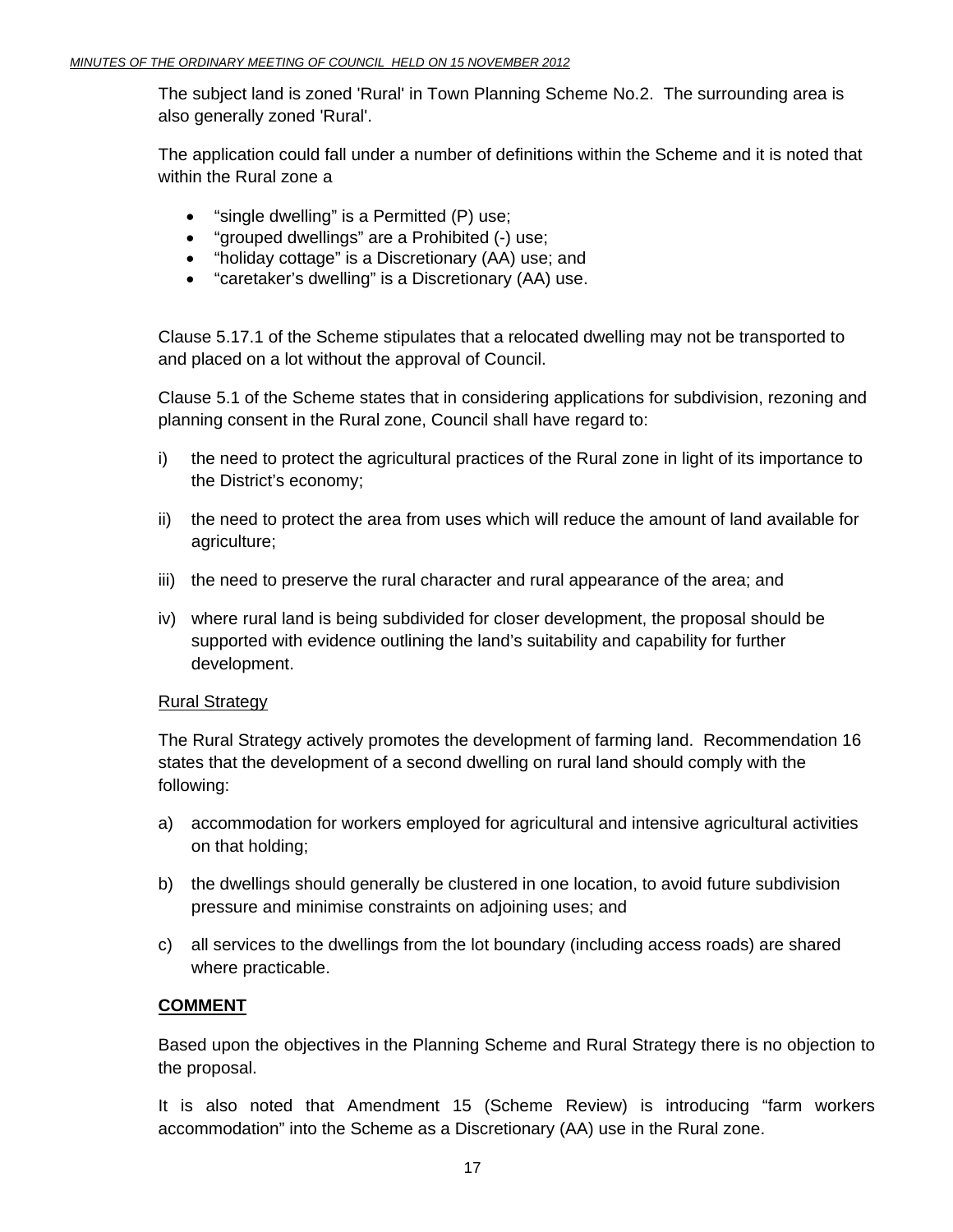#### **POLICY IMPLICATIONS**

None

**BUDGET/FINANCIAL IMPLICATIONS** None

**STRATEGIC IMPLICATIONS** None

#### **SUSTAINABILITY IMPLICATIONS**

- ¾ **Environmental**  There are no known significant environmental issues.
- ¾ **Economic**  There are no known significant economic issues.
- ¾ **Social**  There are no known significant social issues.

#### **VOTING REQUIREMENTS**

Simple Majority

#### **COUNCIL DECISION & OFFICER RECOMMENDATION**

MOVED: Cr O'Hare **SECONDED: Cr Oversby** 

**That Council approve the use and development of Lot 800 P301795 McLarty Road for the purpose of Farm Workers Accommodation (caretakers dwelling) subject to the following conditions:** 

- **1. The development hereby approved shall occur in accordance with the application submitted to Council and this shall not be altered or modified without the prior written approval of the Council.**
- **2. The site shall be so ordered and maintained as not to prejudicially affect the amenity of the locality by reason of appearance.**
- **3. This approval shall expire if the development hereby permitted is not completed within two years of the date hereof, or within any extension of that time which, upon written application (made before or within 21 days after the expiry of the approval) to the Council, is granted by it in writing.**

**CARRIED 9/0 Res 158/12**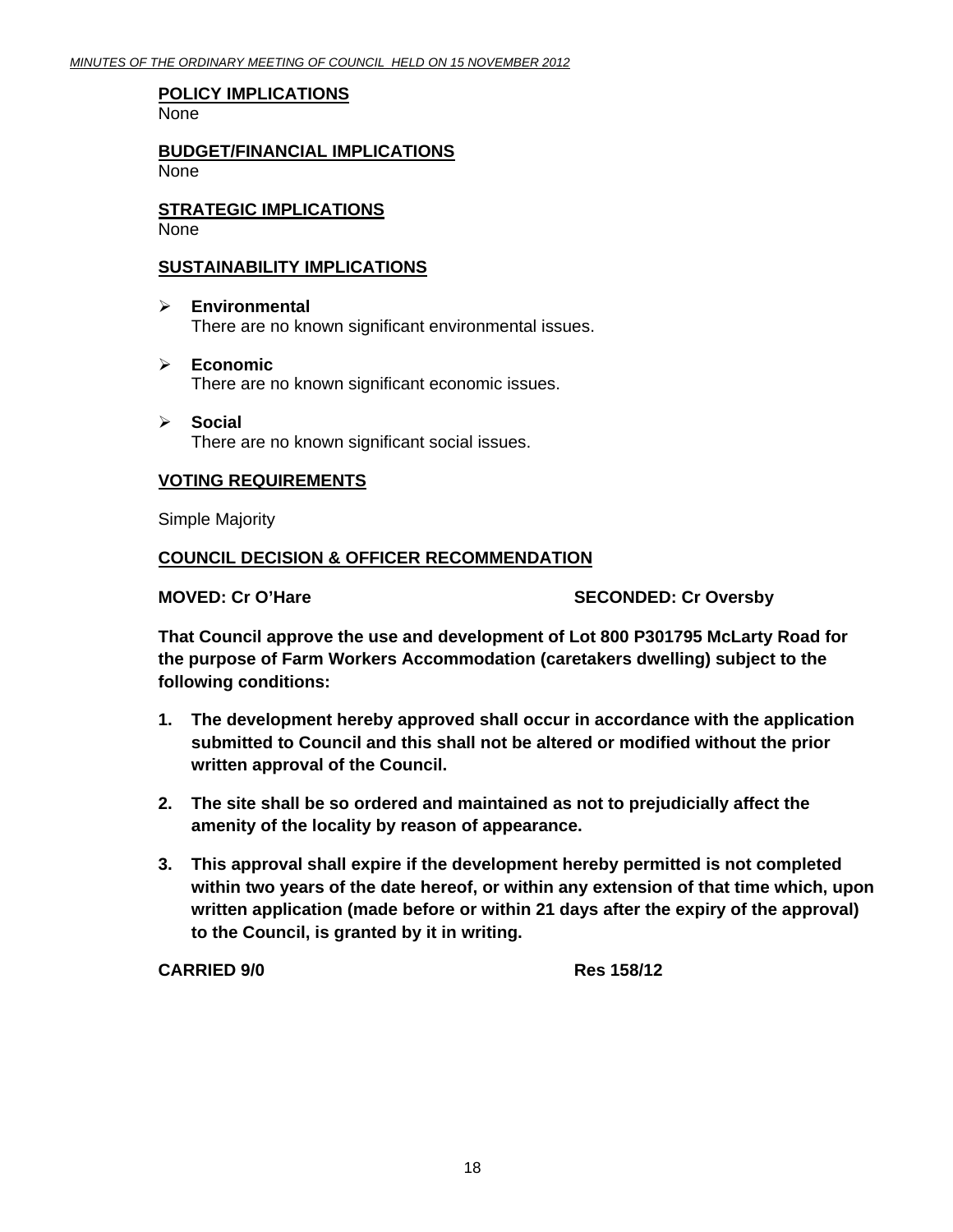#### <span id="page-18-0"></span>**8.3.2 Telecommunications Facility Lot 2 Cranbrook Road Tonebridge**

| Location:                                                            | Lot 2 P6318 Cranbrook Road                                                  |
|----------------------------------------------------------------------|-----------------------------------------------------------------------------|
| <b>Applicant:</b>                                                    | <b>Planning Solutions on behalf of Telstra</b>                              |
| <b>File:</b>                                                         | AS8480                                                                      |
| <b>Disclosure of Officer Interest:</b>                               | None                                                                        |
| Date:                                                                | 6 <sup>th</sup> November                                                    |
| <b>Author:</b><br><b>Authorizing Officer:</b><br><b>Attachments:</b> | Geoffrey Lush (Council's Consultant Planner)<br>A Lamb<br>1 – Location Plan |

*\_\_\_\_\_\_\_\_\_\_\_\_\_\_\_\_\_\_\_\_\_\_\_\_\_\_\_\_\_\_\_\_\_\_\_\_\_\_\_\_\_\_\_\_\_\_\_\_\_\_\_\_\_\_\_\_\_\_\_* 

#### **SUMMARY**

The application is for a telecommunications facility (new mobile phone base station) on Lot 2 Cranbrook Road Tonebridge.

The facility will comprise of an 81m high tower with a ground based equipment shelter.

The site has not been inspected.

The application is supported subject to conditions.

#### **BACKGROUND**

The subject land Lot 2 on Plan 6318 Cranbrook Road Tonebridge. The site is situated approximately 50kms south east of Boyup Brook as shown in Attachment 1 and it is situated on the corner of De Landgrafft Road.

The subject land has an area of 182 hectares and is owned by R Tuckett. Planning Solutions acts on behalf of Service Stream Mobile Communications (SSMC) for its Client, Telstra Corporation Ltd (Telstra).

The proposed telecommunications infrastructure will facilitate the State Government's Regional Mobile Communications Project network, which has been established to deliver terrestrial mobile, voice and high speed wireless data broadband to improve highway and town to town coverage in regional, rural and remote communities of the State. The project is being administered by the Department of Commerce in consultation with the Department of Regional Development and Lands.

There is an existing Telstra facility on the site and the tower will be located behind this compound.

The tower will have a height of 81.0m and supported by three metal guys. This will occupy an area of 1.44 hectares.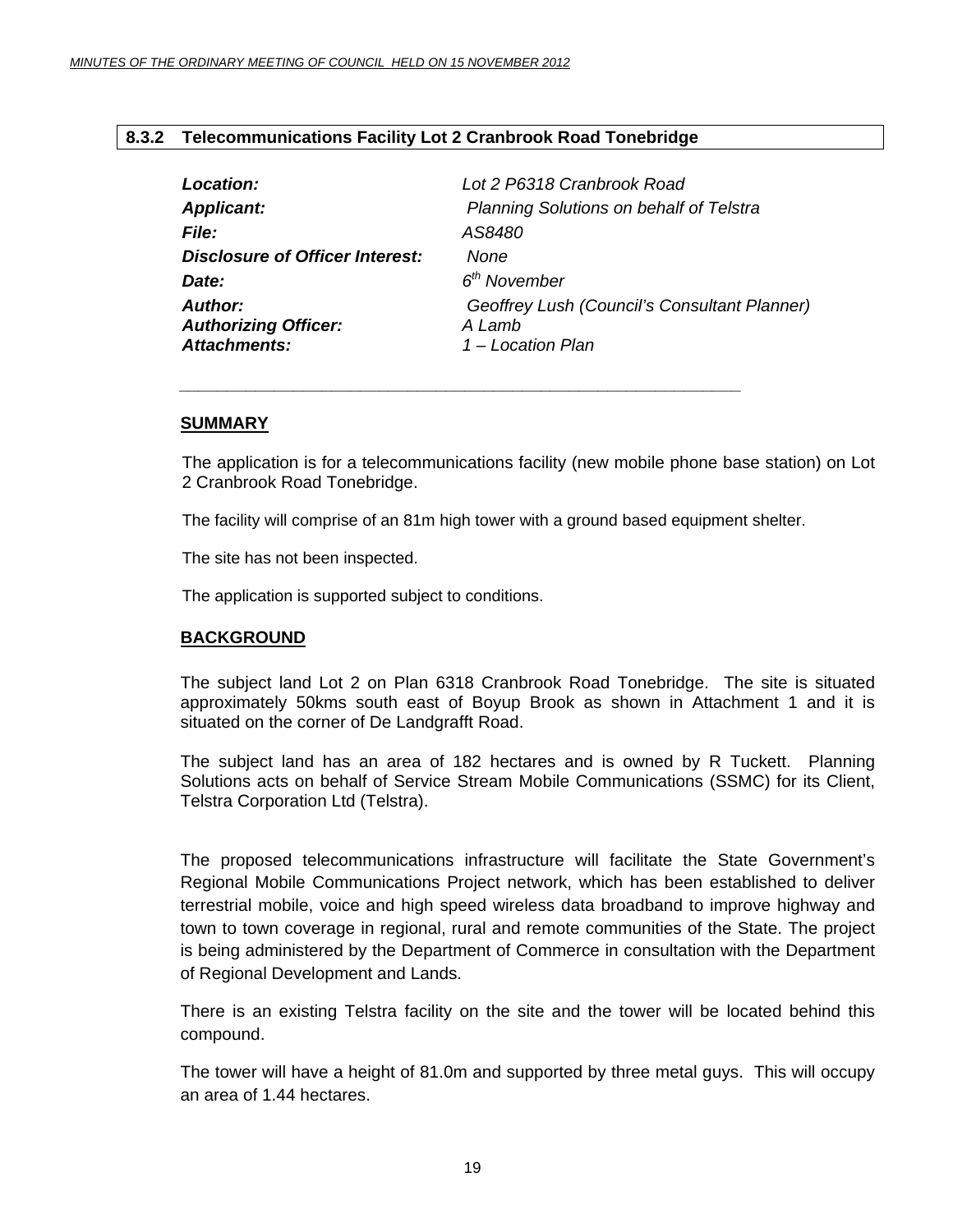#### **COMMENT**

The development of Telecommunications Infrastructure is governed by State Planning Policy 5.2 Telecommunications Infrastructure which states that

*The importance of telecommunications services in Western Australia is recognised in the Western Australian Planning Commission's State Planning Strategy (1997), which advocates the provision of an effective state-wide telecommunications network in a manner consistent with the State's economic, environmental and social planning objectives.* 

*Modern telecommunications are an essential and beneficial element in the life of communities and in the State and national economy. New communications technology is rapidly advancing and being developed to meet the growing demand for better communication at home, in business, health and welfare and in public services. For opportunities and benefits to be realised it is important that appropriate and adequate telecommunications infrastructure is provided and that it is available to all on a cost-competitive basis* 

The Policy sets out the matters to be submitted with an application and to be considered by Council. These primarily relates to ensuring a balanced approach between environmental (visual) issues and community need for the service.

The following principles from the Policy are considered to have been addressed in the application:

- The proposed facility will provide an effective and efficient mobile telephone network that has been located and designed to meet the communication needs of the community.
- The proposed facility has been located in a Rural location, away from residential dwellings.
- Telecommunications infrastructure has been strategically planned and co-ordinated, similar to planning for other essential services.
- The proposed facility has been designed and sited to minimise any potential adverse visual impact on the character and amenity of the surrounding area.
- The proposed facility has been designed to minimise adverse effects on the natural environment and the amenity of users or occupiers of adjacent property, and complies with the health and safety standards.

The proposed facility will comply with the Australian Communications and Media Authority regulatory arrangements with respect to electromagnetic energy (EME) exposure levels.

#### **CONSULTATION**

**None**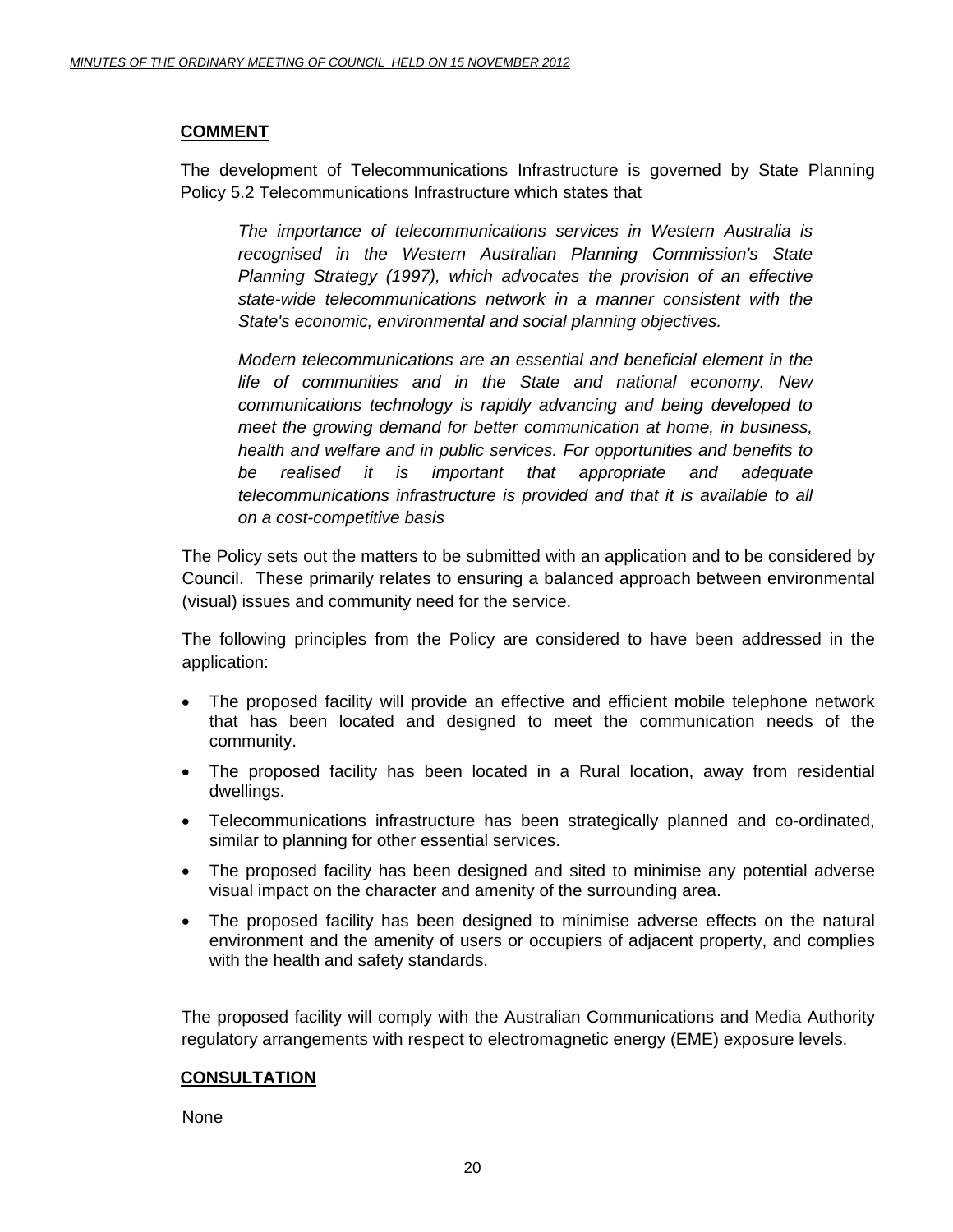#### **STATUTORY ENVIRONMENT**

The Town Planning Regulations (Model Scheme Text) contains the following definition of telecommunications infrastructure.

Telecommunications infrastructure means land used to accommodate any part of the infrastructure of a telecommunications network and includes any line, equipment, apparatus, tower, antenna, tunnel, duct, hole, pit or other structure used, or for use in or in connection with, a telecommunications network.

This definition is not presently contained within Town Planning Scheme No 2, but Council is required to include it in any review of the Scheme. This is being done in Amendment No 15.

The closest definition which may be applicable for this application is a "Radio/T.V. Installation". This is defined as land and building used for the transmission, relay and reception of signals and pictures, both commercial and domestic, but does not include domestic radio and television receivers.

The subject land is included in the Rural zone and a "Radio/T.V. Installation" is a discretionary (AA) use in the Rural zone.

Clause 5.1 of the Scheme states that in considering applications for subdivision, rezoning and planning consent in the Rural zone, Council shall have regard to:

- i) the need to protect the agricultural practices of the Rural zone in light of its importance to the District's economy;
- ii) the need to protect the area from uses which will reduce the amount of land available for agriculture;
- iii) the need to preserve the rural character and rural appearance of the area; and
- iv) where rural land is being subdivided for closer development, the proposal should be supported with evidence outlining the land's suitability and capability for further development.

The application does not conflict with any of the above factors.

#### **POLICY IMPLICATIONS**

None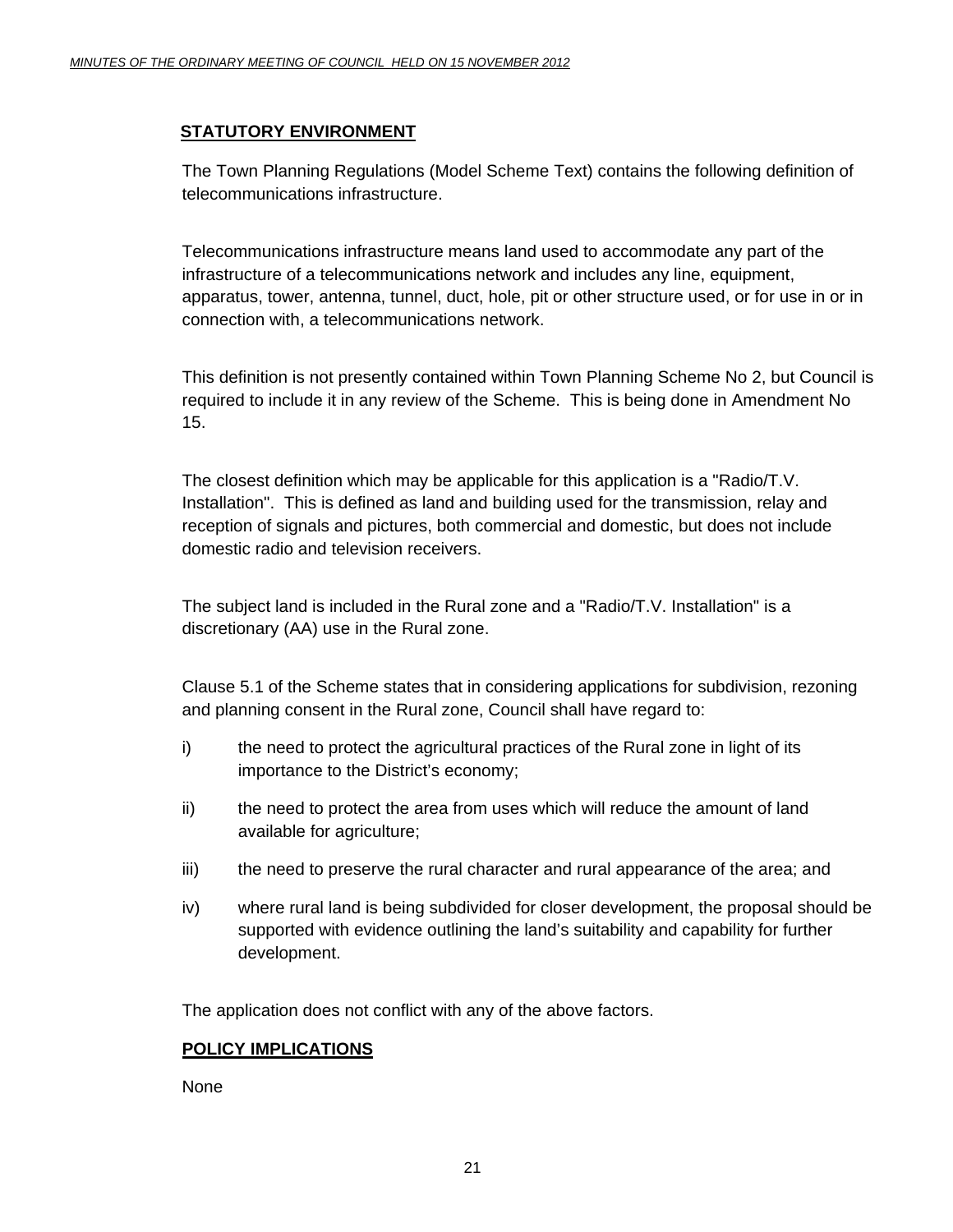#### **FINANCIAL IMPLICATIONS**

None

#### **STRATEGIC IMPLICATIONS**

The provision of mobile phone services to the townsite has significant strategic benefits for the local community.

#### **VOTING REQUIREMENTS**

Simple Majority

#### **COUNCIL DECISION & OFFICER RECOMMENDATION**

#### **MOVED: Cr Moir** SECONDED: Cr Biddle

**That Council approve the use and development of a portion of Lot 2 P6318 Cranbrook Road Tonebridge for the purpose of Telecommunications Infrastructure subject to the following conditions:-** 

- **1. The development hereby approved shall occur generally in accordance with the plans and specifications submitted with the application and these shall not be altered or modified without the prior written approval of the Council.**
- **2. Any use, additions to and further intensification of any part of the building or land (not the subject of this consent) shall be subject to a further development application and consent for that use.**
- **3. Access to the site shall be to the requirements and satisfaction of Council.**
- **4. This approval shall expire if the development hereby permitted is not completed within two years of the date hereof, or within any extension of that time which, upon written application (made before or within 21 days after the expiry of the approval) to the Council, is granted by it in writing.**

**CARRIED 9/0 Res 159/12**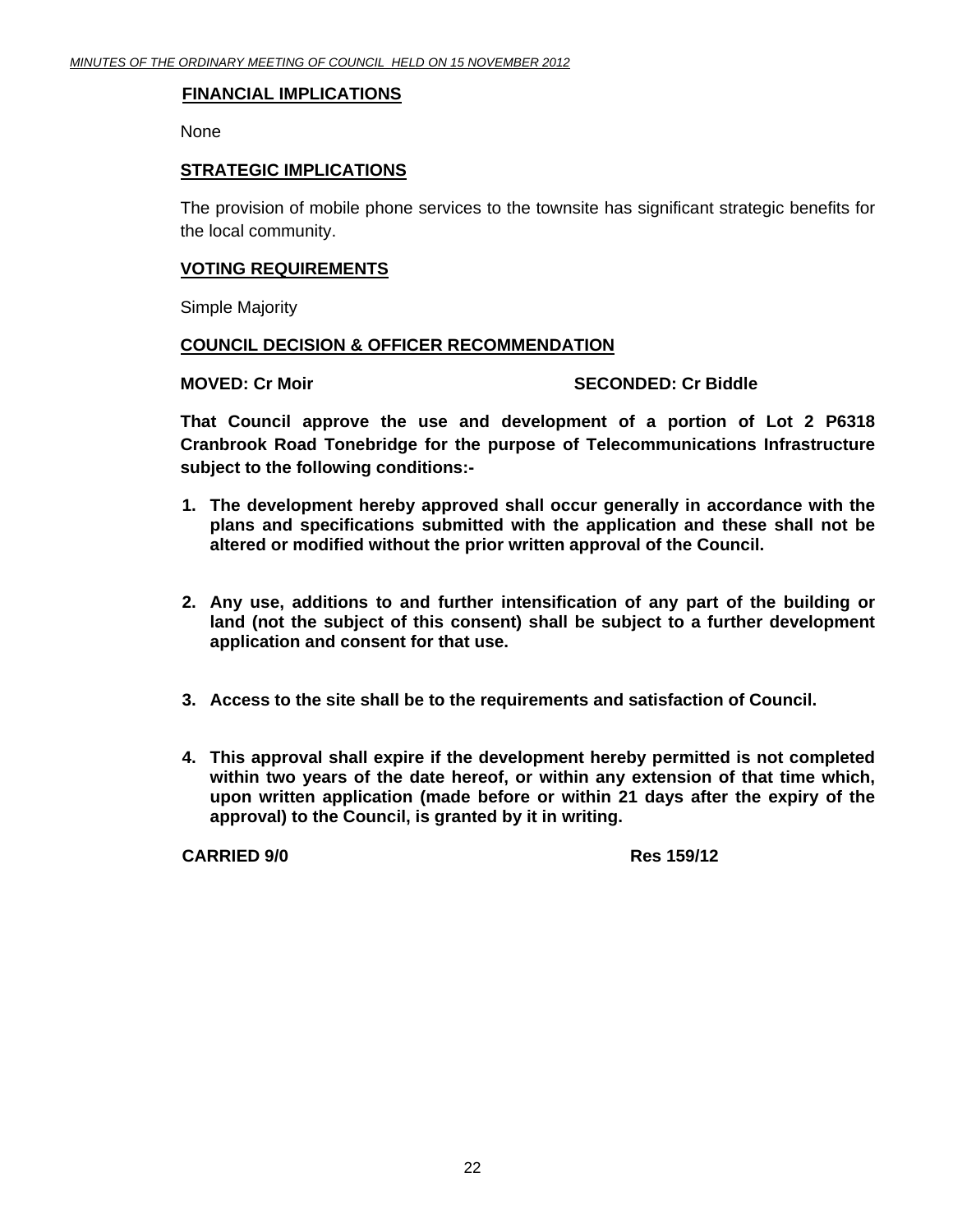#### <span id="page-22-0"></span>**8.3.3 Temporary Caravan Parks**

| Location:                       | N/A                                                            |
|---------------------------------|----------------------------------------------------------------|
| <b>Applicant:</b>               | N/A                                                            |
| <b>File:</b>                    | No current property file                                       |
| Disclosure of Officer Interest: | None                                                           |
| Date:                           | 1 November 2012                                                |
| Author:                         | Wayne Jolley - Environmental<br><b>Health/Building Officer</b> |
| <b>Authorizing Officer:</b>     | Alan Lamb – Chief Executive Officer                            |
| Attachments:                    | Paper on Temporary Caravan Parks                               |

\_\_\_\_\_\_\_\_\_\_\_\_\_\_\_\_\_\_\_\_\_\_\_\_\_\_\_\_\_\_\_\_\_\_\_\_\_\_\_\_\_\_\_\_\_\_\_\_\_\_\_\_\_\_\_\_

#### **SUMMARY**

It is understood that some concern has been expressed in terms of the Shire's position in relation to the standards imposed on Temporary Caravan Parks operating around the period of the annual Country Music Festival.

While the Shire is obliged to administer Western Australian Caravan Parks and Camping Grounds legislation, there may be scope to exercise some discretion in terms of the number of sites permitted and the duration of Temporary Caravan Park licenses issued.

#### **BACKGROUND**

Each year, the Shire licenses a number of community groups to operate temporary caravan parks during the Festival, under the *Caravan Parks and Camping Grounds Act 1995*, the *Caravan Parks and Camping Grounds Regulations 1997* and Council Policy O.08. The licenses are based on a Transit Park operation, which imposes lesser standards than an ordinary caravan park but restricts duration to three nights or less.

This model has generally been followed but recently, the duration of the Festival has expanded and patrons are extending their stays in Boyup Brook. Accordingly, some temporary caravan parks are coming under pressure to extend the duration of their operations beyond the period for which they can be licensed under current requirements.

#### **COMMENT**

Council and Shire officers are charged with responsibility to administer caravan parks and camping grounds legislation and Policy. In dealing with community groups, Shire officers are up-front about requirements but seek to work with community groups to get a safe and legal outcome, while optimising available numbers of caravan and camp sites. To do otherwise may expose Council to unnecessary liability.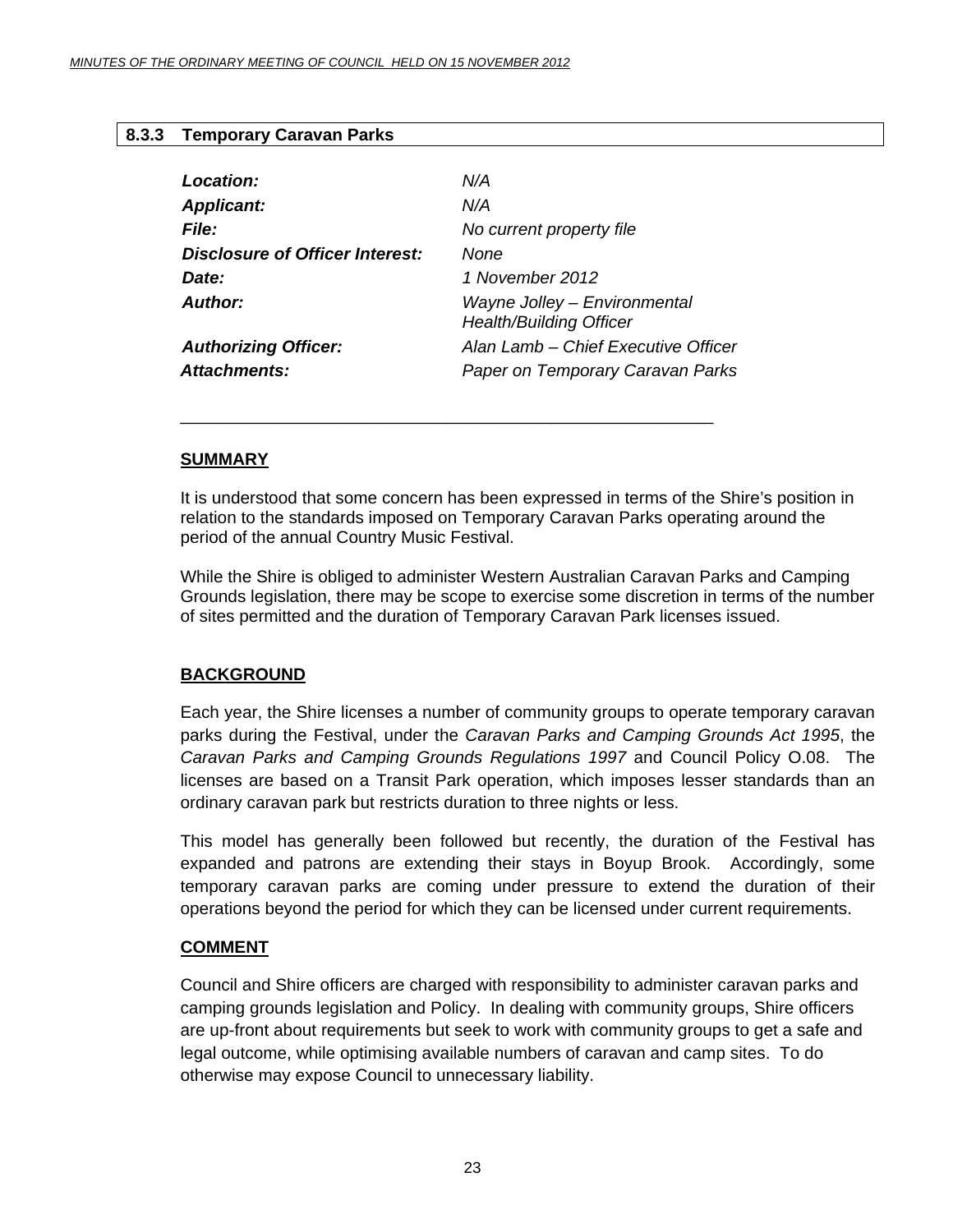There is scope to expand the duration of some licenses by allowing a certain number (according to facilities provided) for the three nights of the Festival and a lesser number for agreed periods prior to and/or after the Festival. Even where permanent facilities do not meet the necessary standards, temporary facilities may be negotiated in order to meet the standard for longer stays.

Although Shire officers have been encouraging organisations to submit early applications for temporary licenses, for around three months and have met with representatives in August, only about half of the organisations have submitted applications to date. This will hamper efforts to negotiate good outcomes because time and opportunity will diminish for organisations that need to provide additional facilities in order to extend their period of operation.

Off the four temporary licences issued to date there has been little impact on total numbers permitted for the duration of their licence.

### **CONSULTATION**

- 1. Letters were forwarded to community groups on 17 Jul 2012, requesting applications be submitted by as soon as possible.
- 2. A meeting was held with Country Music representative Carol Lander to discuss the implications of the council policy on 24 July 2012.
- 3. A further meeting was held between Shire officers and community group representatives on 21 August 2012 to discuss licensing of temporary caravan parks.
- 4. Verbal feedback has been provided by shire officers with each licence to the groups' representative to ensure an understanding of the requirements.

#### **STATUTORY OBLIGATIONS**

*Caravan Parks and Camping Grounds Regulations 1995* 

*Caravan Parks and Camping Grounds Regulations 1997* 

#### **POLICY IMPLICATIONS**

Council Policy O.08 – Temporary Caravan Parks and Camping Grounds, reflects the above legislation and sets the requirements for licensing of Temporary facilities in the Shire.

#### **BUDGET/FINANCIAL IMPLICATIONS**

Nil

#### **STRATEGIC IMPLICATIONS**

Nil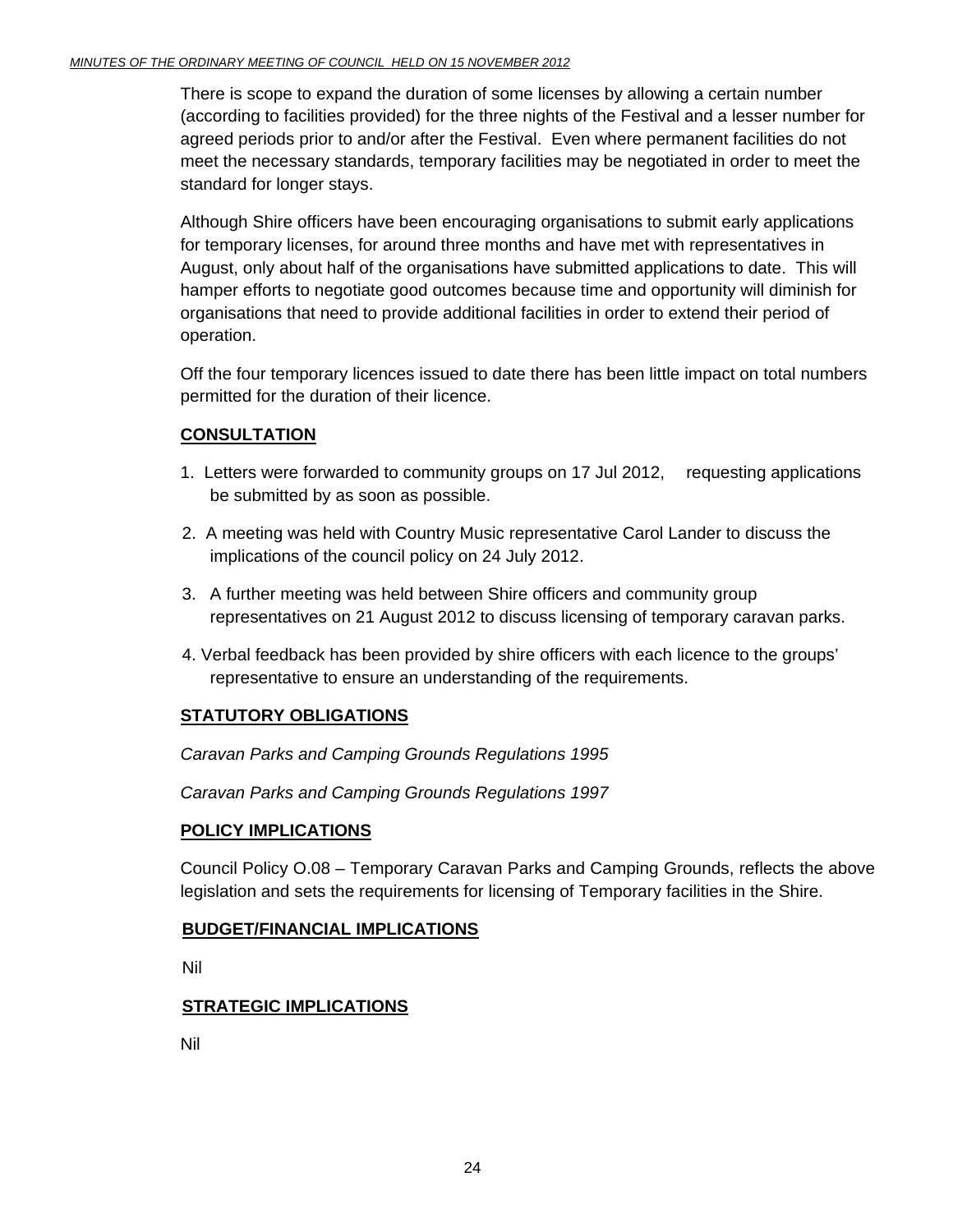#### **SUSTAINABILITY IMPLICATIONS**

#### ¾ **Environmental:**  N/A

#### ¾ **Economic:**

 Temporary caravan parks provide an opportunity for community groups to raise much needed funds from sources outside of the town.

#### ¾ **Social:**

 The Country Music Festival is a major event for the Boyup Brook community and temporary caravan and camping facilities are necessary to support the event.

#### **VOTING REQUIREMENTS**

Simple Majority

#### **COUNCIL DECISION & OFFICER RECOMMENDATION**

**MOVED: Cr Oversby SECONDED: Cr Aird 3DECONDED: Cr Aird 3DECONDED:** 

- **1. That Council actively encourage community groups to submit applications for Temporary Caravan Parks and Camping Grounds licenses to the Shire, in-full and as early as possible.**
- **2. That Council support Shire officers in administering the legislation and Policy and in particular, discretion to negotiate limited extension of licenses beyond 3 nights as outlined in this Agenda item.**

**CARRIED 9/0 Res 160/12**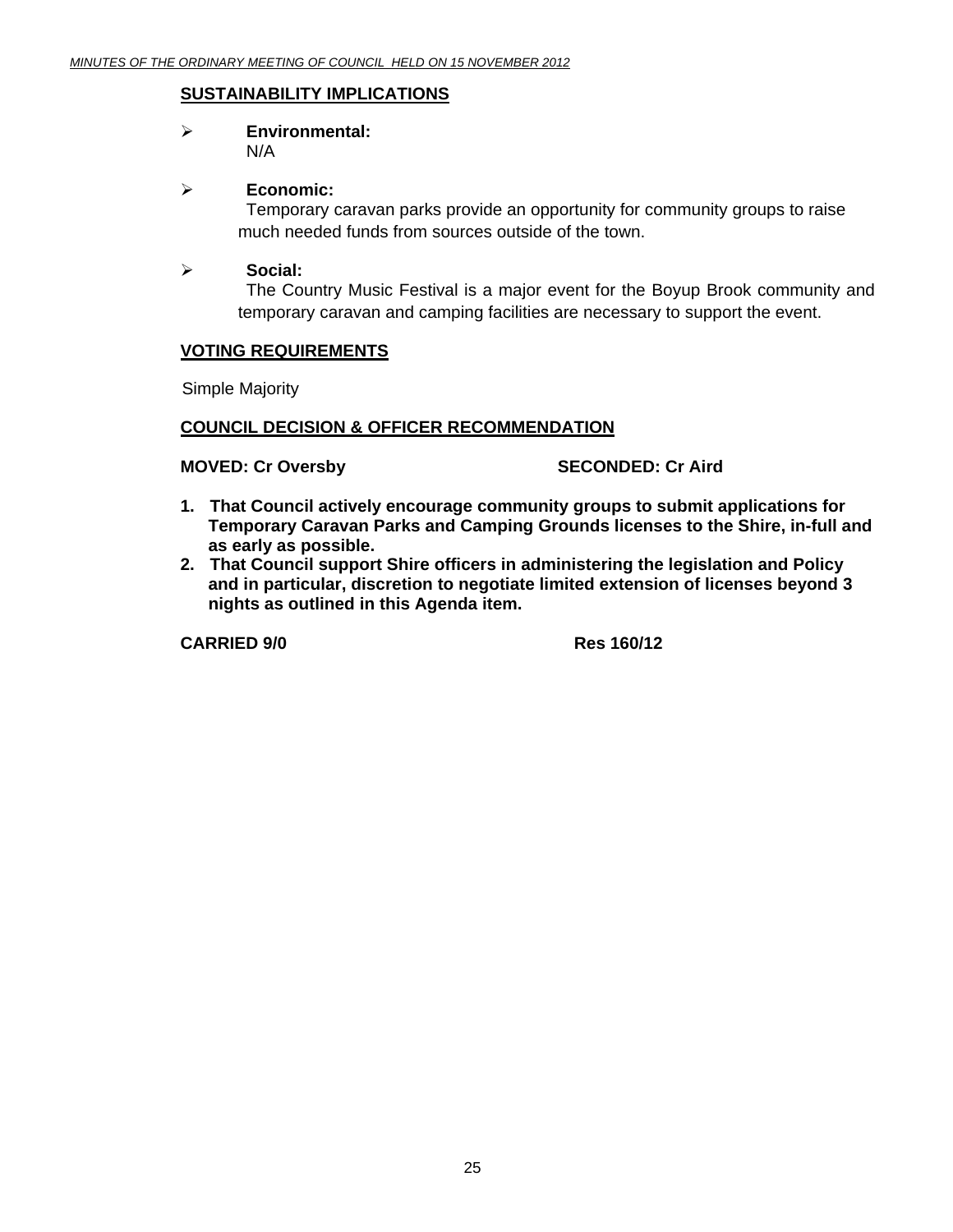#### <span id="page-25-0"></span>**8.3.4 The Tourism Industry Regional Development Fund (TIRF) - Proposed New Ablutions for the Caravan Park**

| <b>Location:</b>                | Boyup Brook Caravan Park               |
|---------------------------------|----------------------------------------|
| <b>Applicant:</b>               | N/A                                    |
| <i>File:</i>                    |                                        |
| Disclosure of Officer Interest: | None                                   |
| Date:                           | 7 November 2012                        |
| Author:                         | D Winter Community Development Officer |
| <b>Authorizing Officer:</b>     | Alan Lamb CEO                          |
| Attachments:                    | Nil                                    |
|                                 |                                        |

#### **SUMMARY**

The purpose of this report is to put before Council the opportunity for grant funding to upgrade ablution facilities at the caravan park with the recommendation that Council authorises the application being lodged.

#### **Background:**

The Flax Mill caravan park ablution facilities are in need of an upgrade or replacement. When researching this project I noted a letter from the late Mrs Noreen Tuckett, then President of the Boyup Brook Tourism Association dated 12 April 2009. In that letter Noreen wrote;

 "In view of the number of visitors we have at the Caravan Park – Country Music weekend, the square Dancers at Easter and several caravan groups booking in, as well as the normal travellers, we would like to suggest that money be now invested in up grading the ablutions block."

Little if anything has changed with the ablutions since April 2009 til now! However, visitor numbers to the caravan park have grown and so have the number of grey nomads travelling the Nation's highways. If the ablutions at the caravan park were improved or replaced how many of these travellers could we entice to stay here. That's the question?

The Tourism Industry Regional Development Fund (TIRF) was announced in June 2012 with funding of \$48.5 million over four years to assist the industry in reaching Tourism 2020 growth targets. The TIRF Grants Program will offer funding amounts from \$50,000 - \$250,000 (GST exclusive) on a dollar-for-dollar matched funding basis. Funding is available to improve tourism infrastructure in regional areas. Applications close Friday 14 December 2012.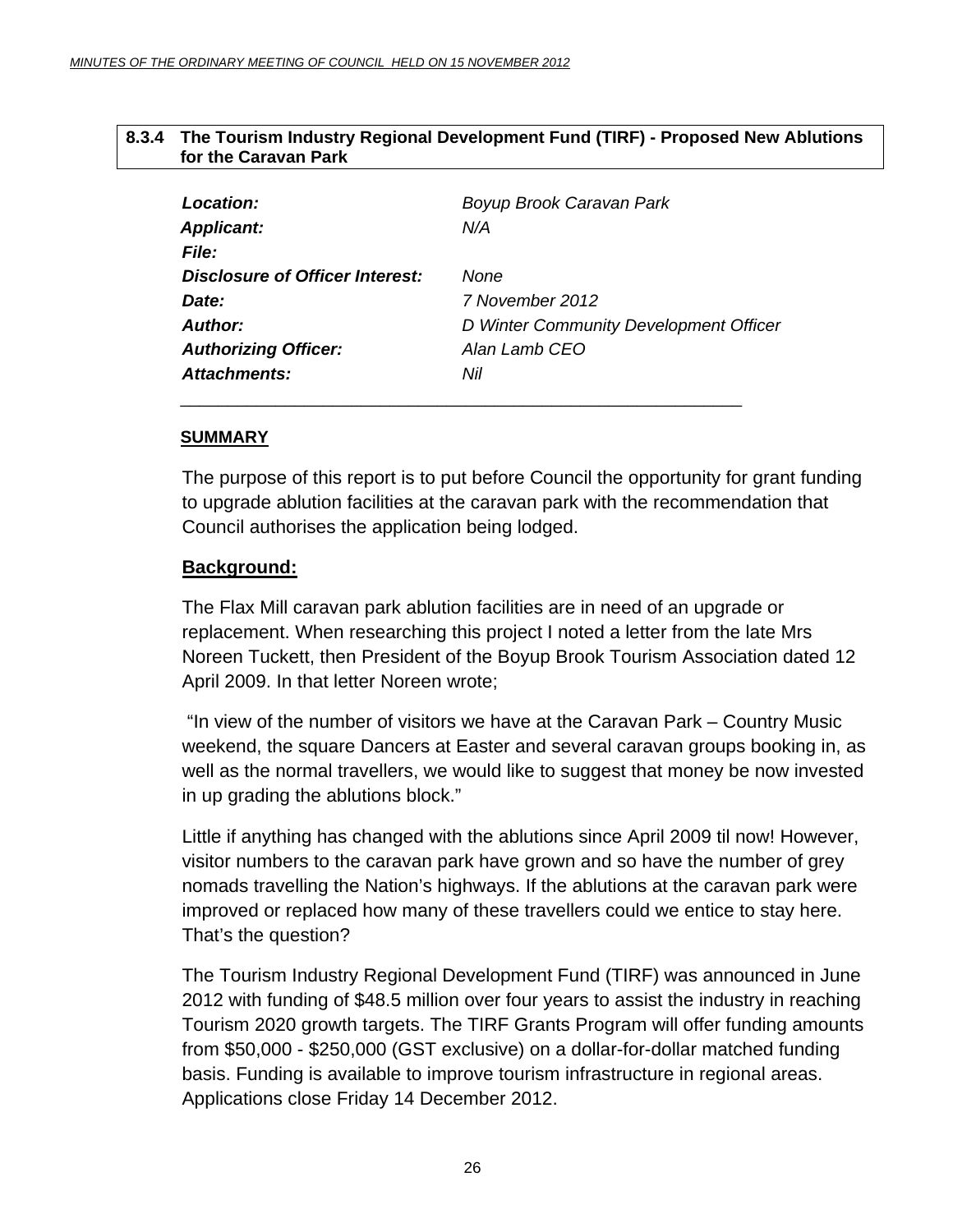### **Comment:**

There is no doubt that the ablutions at the Caravan Park need to be upgraded. I suggest that Council takes full advantage of this opportunity for funding and authorises a grant application of \$225,000 to build new ablutions and associated infrastructure.

### **Consultation:**

A Lamb – Chief Executive Officer G Bogar – Flax Mill Manager G Carberry – Senior Administration Office **Statutory Obligations:**

Nil

### **Budget/Financial Implications:**

There is no provision in the current budget for this project however it is envisaged that, if the grant application is successful, the project would be included in the 2013/14 budget.

The project could be funded as follows:

| <b>Balance from TIRF Grant</b>               | \$225,000.00 |
|----------------------------------------------|--------------|
|                                              |              |
| Allocated from Country Local Govt. fund      | \$125,000.00 |
| Allocated from Caravan Park Reserve Fund     | \$100,000.00 |
| The total cost for the new ablutions will be | \$450,000.00 |

### **Strategic Implications:**

Any infrastructure project which supports local and regional tourism will be viewed in a positive light for the Country Music and Arts Centre for Excellence project. The more local tourism infrastructure we have in place the greater the chance of positive support from the consultants.

### **SUSTAINABILITY IMPLICATIONS**

- ¾ **Environmental**  There are no known significant environmental issues. ¾ **Economic**  There are no known significant economic issues.
- ¾ **Social**  There are no known significant social issues.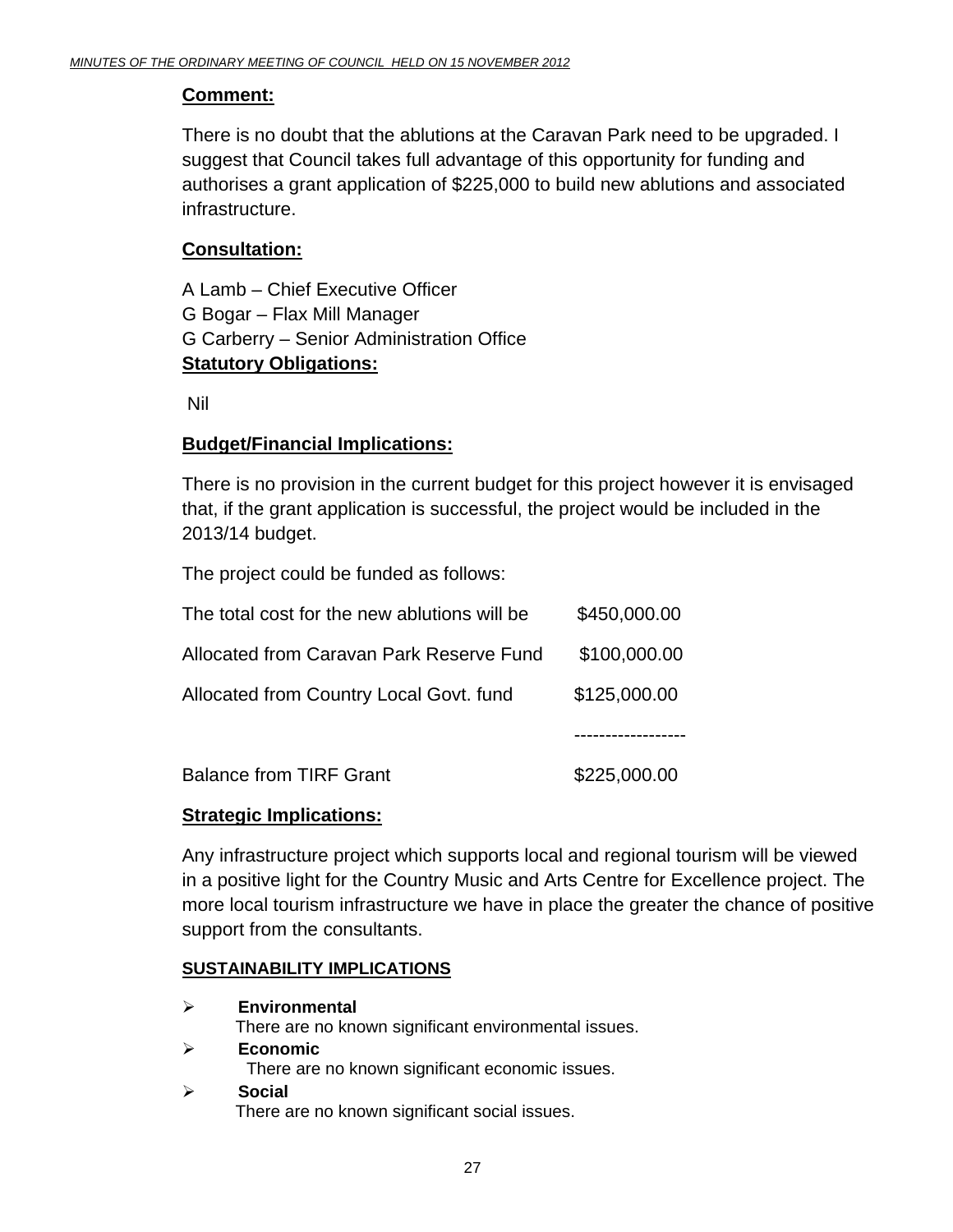#### **VOTING REQUIREMENTS**

Simple majority

#### **COUNCIL DECISION & OFFICER RECOMMENDATION – ITEM 8.3.4**

**MOVED: Cr Walker SECONDED: Cr O'Hare** SECONDED: Cr O'Hare

**That Council authorise an application being lodged for Federal Government funding under the recently announced Tourism Industry Regional Development Fund to upgrade ablution facilities at the Boyup Brook Caravan Park.** 

**CARRIED 9/0 Res 161/12**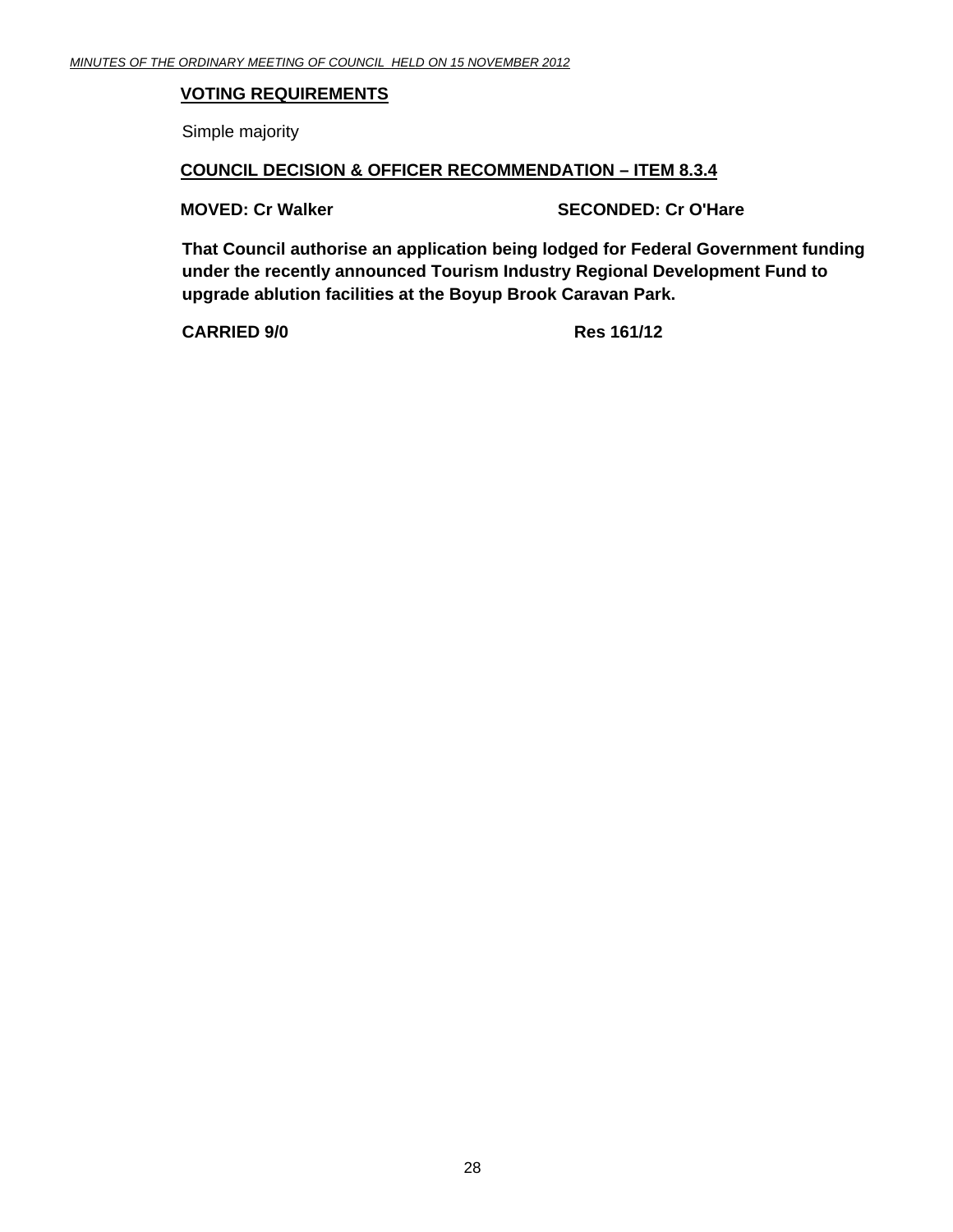#### <span id="page-28-0"></span>**8.3.5 Boyup Brook Medical Services – Review of Fees**

| Location:                   | Medical Centre Abel Street, Boyup Brook |
|-----------------------------|-----------------------------------------|
| <b>Applicant:</b>           | Shire of Boyup Brook                    |
| <b>File:</b>                | CM/42/003                               |
| Disclosure of Interest:     | Nil                                     |
| Date:                       | 8 November 2012                         |
| <b>Author:</b>              | Alan Lamb, Chief Executive Officer      |
| <b>Authorizing Officer:</b> | N/A                                     |
| <b>Attachments:</b>         | Nil                                     |

*\_\_\_\_\_\_\_\_\_\_\_\_\_\_\_\_\_\_\_\_\_\_\_\_\_\_\_\_\_\_\_\_\_\_\_\_\_\_\_\_\_\_\_\_\_\_\_\_\_\_\_\_\_\_\_\_\_\_\_* 

#### **SUMMARY**

This report outlines the existing fees for services provided by the Boyup Brook Medical Centre, recent review of the Medicare rebates and proposes an increase in the fees.

#### **BACKGROUND**

The following fee structure was included in the 2012/13 budget:-

| Service                                                                     | <b>GST</b> | Amount       |
|-----------------------------------------------------------------------------|------------|--------------|
|                                                                             | Included   |              |
| <b>Consultations - Short</b>                                                | No         | \$29.00      |
| Consultations - Standard                                                    | <b>No</b>  | \$54.50      |
| Consultations - Long                                                        | No         | \$88.50      |
| Consultations - Extra Long                                                  | <b>No</b>  | \$121.50     |
| PATS - referral                                                             | Yes        | nil          |
| Cortisone Injection                                                         | Yes        | \$31.00      |
| Late Payment Administration fee - over 30 days                              | Yes        | \$5.00       |
| Late Payment Administration fee - over 60 days                              | Yes        | \$10.00      |
| Late Payment Administration fee - over 90 days                              | Yes        | \$15.00      |
| Administration fee for missed appointments (after 2)<br>notices to patient) | Yes        | \$54.50      |
| <b>Reports for Third Parties</b>                                            | Yes        | \$225.00 per |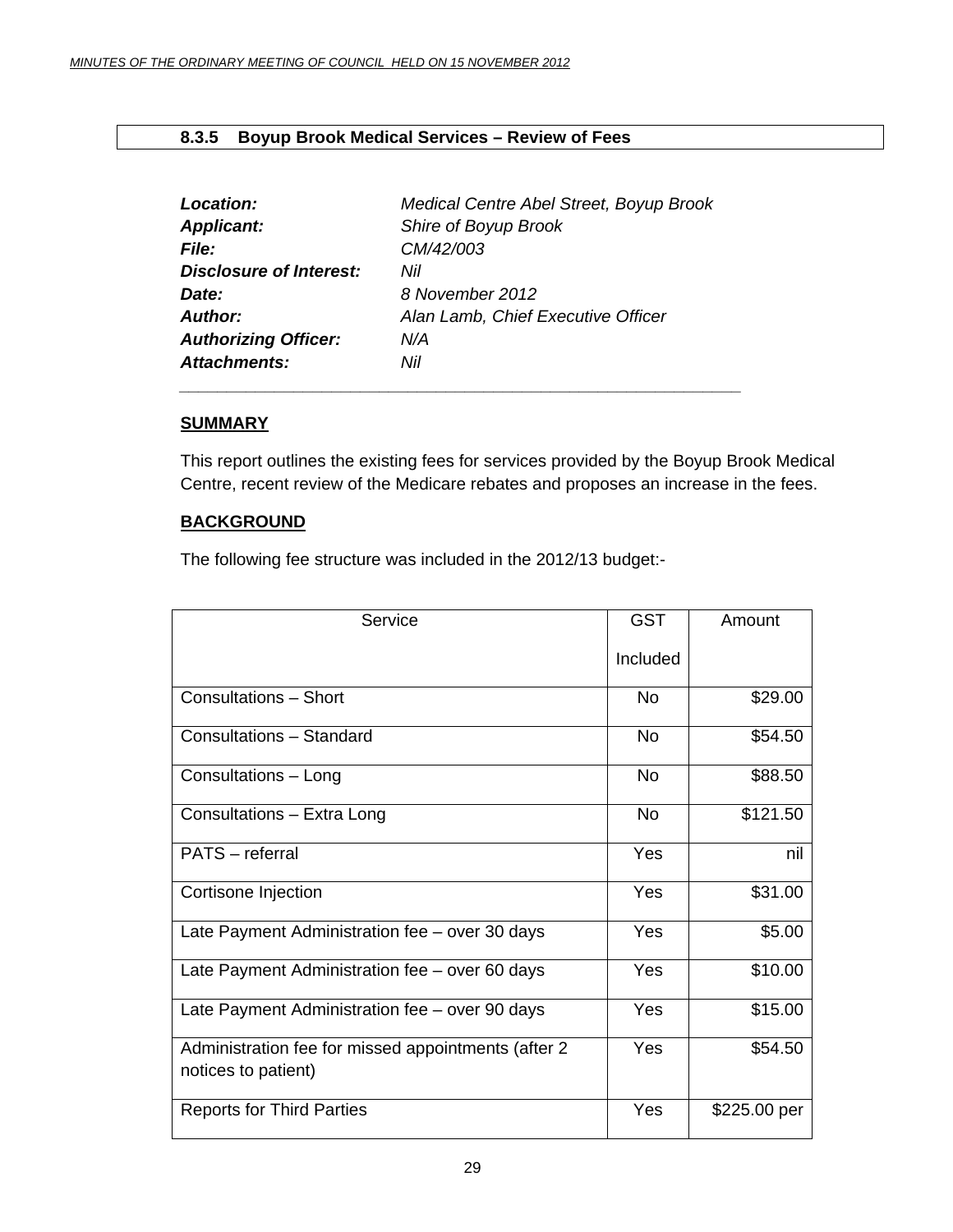|                                                                                                                                                                   |     | hour     |
|-------------------------------------------------------------------------------------------------------------------------------------------------------------------|-----|----------|
| <b>Employment Medical</b>                                                                                                                                         | Yes | \$93.00  |
| Hire of Consulting Rooms - Half Day                                                                                                                               | Yes | \$44.00  |
| Hire of Consulting Rooms - Half Day with receptionist                                                                                                             | Yes | \$55.00  |
| Hire of Consulting Rooms - Full Day                                                                                                                               | Yes | \$88.00  |
| Hire of Consulting Rooms – Full Day – with<br>receptionist                                                                                                        | Yes | \$110.00 |
| Hire of Consulting Rooms to Visiting health<br>Professionals from Voluntary organizations that do not<br>levy or receive a fee for their services – Half day hire | Yes | \$25.00  |
| Repeat Prescription fee – private patients                                                                                                                        | Yes | \$7.50   |
| Repeat Prescription Fee – bulk billed patients                                                                                                                    | Yes | \$4.50   |
| Repeat Prescription fee - without seeing the Doctor                                                                                                               | Yes | \$7.50   |

Consistent with prior years, the fees set in the budget are reviewed after Medicare conducts its determination of rebates which it does each October/November. Note that the fees were adopted in the annual budget for 2012/13 were based on the Medicare rebate level set in November 2011.

The following schedule shows the fees, rebates and gaps (i.e. the net amount paid by patients) for each year since November 2006 and current Medicare rebate compared with the proposed revised fees:

November 2006 till 31 October 2007

| Short consult | \$24.00  | Medicare rebate                      | \$14.70 | Gap | \$9.30  |
|---------------|----------|--------------------------------------|---------|-----|---------|
| Standard      | \$45.00  | Medicare rebate                      | \$32.10 | Gap | \$12.90 |
| Long          | \$72.00  | Medicare rebate                      | \$60.95 | Gap | \$11.05 |
| Extended      | \$97.00  | Medicare rebate                      | \$89.75 | Gap | \$7.25  |
|               |          | 1 November 2007 till 31 October 2008 |         |     |         |
| Short consult | \$25.00  | Medicare rebate                      | \$15.00 | Gap | \$10.00 |
| Standard      | \$46.50  | Medicare rebate                      | \$32.80 | Gap | \$13.70 |
| Long          | \$75.00  | Medicare rebate                      | \$62.30 | Gap | \$12.70 |
| Extended      | \$101.00 | Medicare rebate                      | \$91.70 | Gap | \$9.30  |
|               |          |                                      |         |     |         |

1 November 2008 till 31 October 2009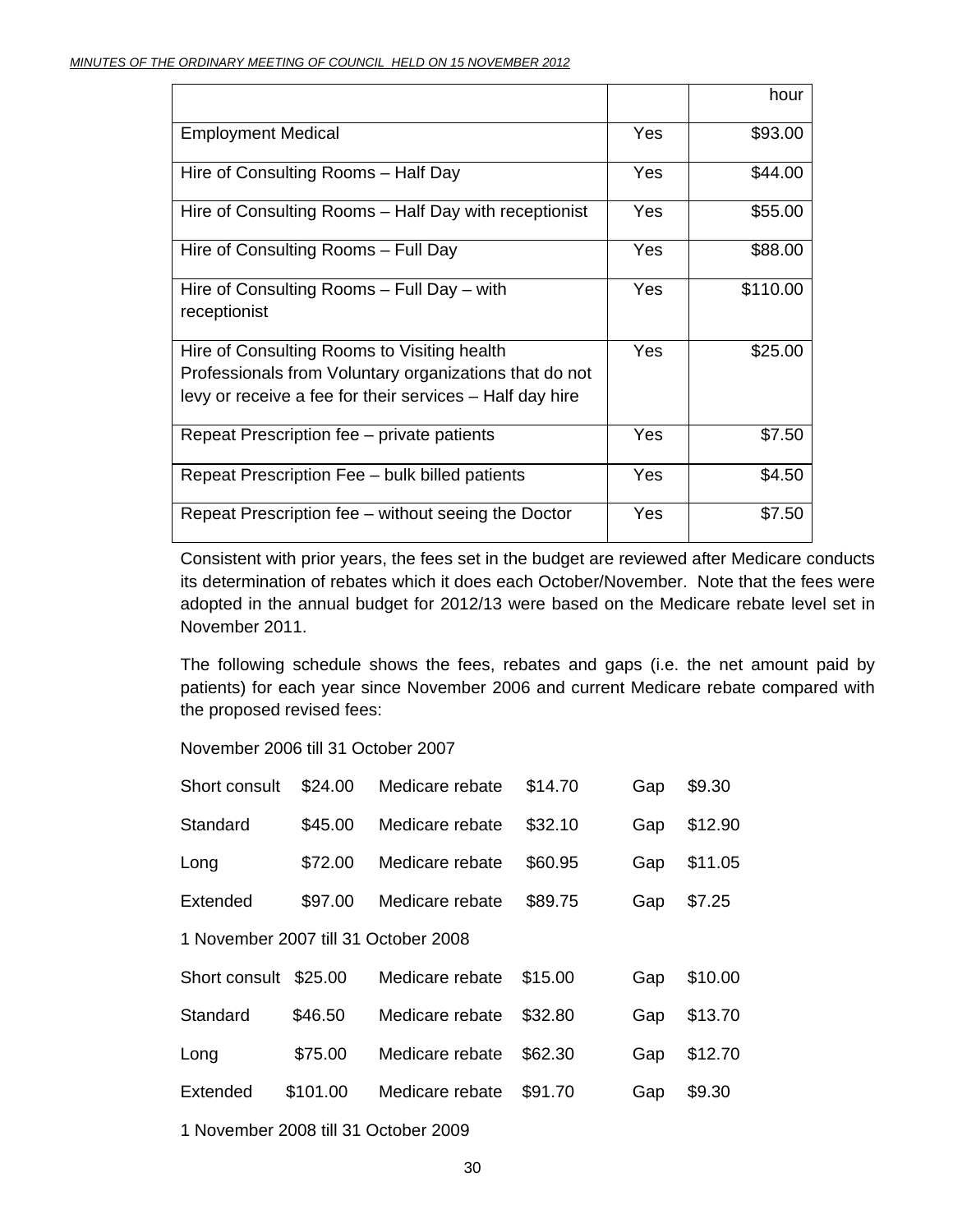|                                      |         | MINUTES OF THE ORDINARY MEETING OF COUNCIL HELD ON 15 NOVEMBER 2012 |         |     |         |
|--------------------------------------|---------|---------------------------------------------------------------------|---------|-----|---------|
| Short consult                        | \$26.00 | Medicare rebate                                                     | \$15.35 | Gap | \$10.65 |
| Standard                             | \$48.50 | Medicare rebate                                                     | \$33.55 | Gap | \$14.95 |
| Long                                 | \$78.50 | Medicare rebate                                                     | \$63.75 | Gap | \$14.75 |
| Extended                             |         | \$105.50 Medicare rebate                                            | \$93.80 | Gap | \$11.70 |
| 1 November 2009 till 31 October 2010 |         |                                                                     |         |     |         |
| Short consult                        |         | \$27.00 Medicare rebate                                             | \$15.70 | Gap | \$11.30 |
| Standard                             | \$50.00 | Medicare rebate                                                     | \$34.30 | Gap | \$15.70 |
| Long                                 | \$80.50 | Medicare rebate                                                     | \$65.20 | Gap | \$15.30 |
| Extended                             |         | \$108.50Medicare rebate                                             | \$95.95 | Gap | \$12.55 |
|                                      |         | 1 December 2010 till 30November 2011                                |         |     |         |
| Short consult                        | \$28.00 | Medicare rebate                                                     | \$16.00 | Gap | \$12.00 |
| Standard                             | \$52.50 | Medicare rebate                                                     | \$34.90 | Gap | \$17.60 |
| Long                                 |         | \$85.25 Medicare rebate                                             | \$67.65 | Gap | \$17.60 |
| Extended                             |         | \$117.15 Medicare rebate                                            | \$99.55 | Gap | \$17.60 |
|                                      |         | 1 December 2010 till 30November 2011                                |         |     |         |
|                                      |         | Short consult \$29.00 Medicare rebate \$16.30                       |         | Gap | \$12.70 |
| Standard                             |         | \$54.50 Medicare rebate \$35.60                                     |         | Gap | \$18.90 |
| Long                                 | \$88.50 | Medicare rebate \$69.00                                             |         | Gap | \$19.50 |
| <b>Extended</b>                      |         | \$121.50 Medicare rebate \$101.55                                   |         | Gap | \$19.95 |

#### **COMMENT**

The Chief Executive Officer has discussed this matter with the Doctor and staff at Boyup Brook Medical Practice and it is recommended that the fees be reviewed to reflect the increased costs of operating the medical centre and the revised Medicare rebates. It is noted that the current increases put forward are relatively high whereas each year for the past five years or so the increases were kept relatively low. It has come to light that the Medical Centre, along with all other medical practices, have to compete for locums, registrars and full time Doctors and as remuneration is generally based on a percentage of fees collected, it is important for the centre to keep pace if we want to attract good Doctors to rural areas such as this. The following puts the proposed fees, which are subject to a Medicare rebate, into some perspective: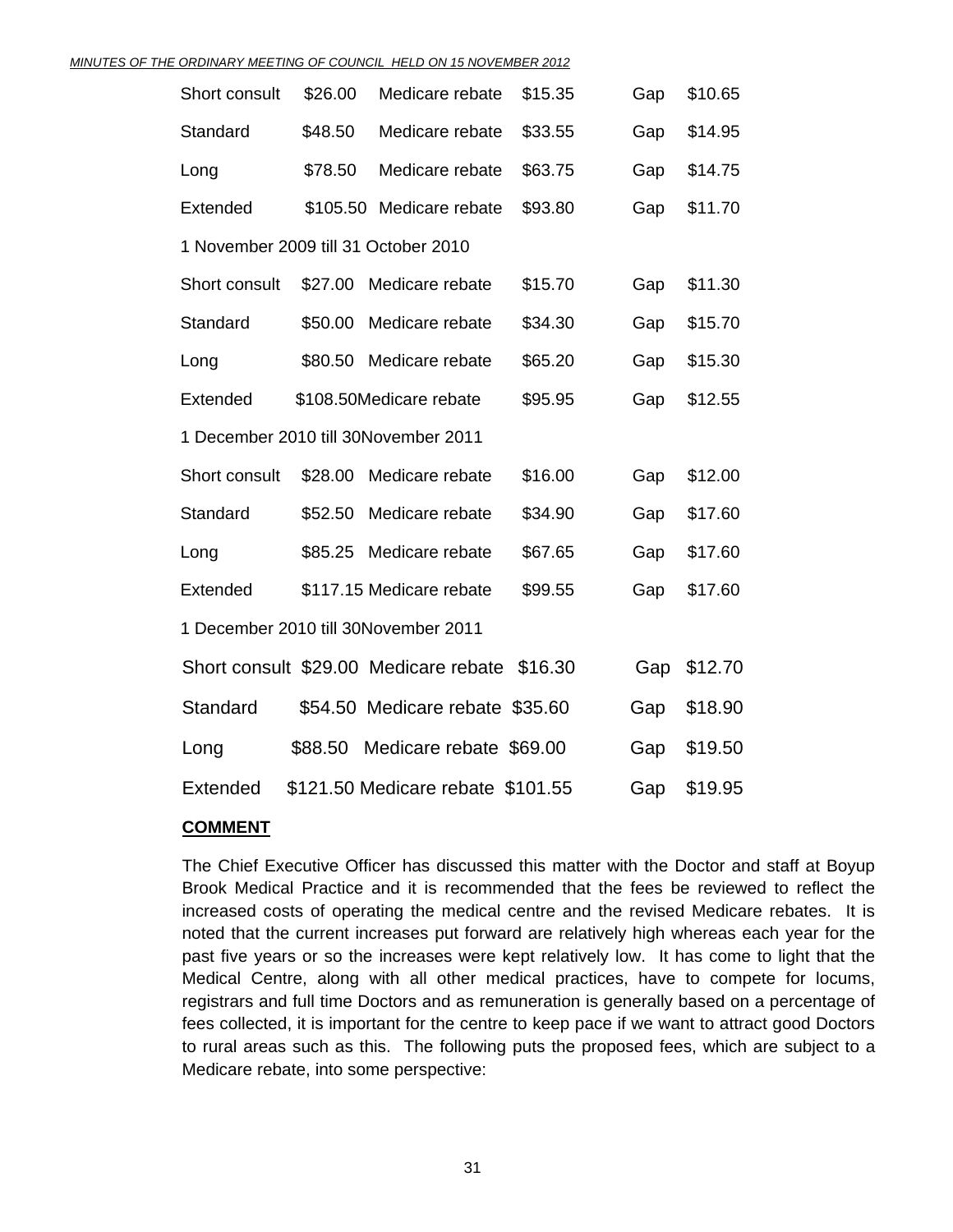#### *MINUTES OF THE ORDINARY MEETING OF COUNCIL HELD ON 15 NOVEMBER 2012*

| <b>Consultation</b> | <b>Current Boyup</b> | Proposed Boyup Donnybrook                                                                           |        | Kojonup | Bridgetown | <b>Collie</b> | <b>Bunbury</b> |
|---------------------|----------------------|-----------------------------------------------------------------------------------------------------|--------|---------|------------|---------------|----------------|
|                     | <b>Brook</b>         | <b>Brook</b>                                                                                        |        |         |            |               |                |
| <b>Short</b>        | 29.00                | 35.00                                                                                               | 35.00  |         | 27.50      | 42.00         |                |
| <b>Standard</b>     | 54.50                | 65.00                                                                                               | 65.00  | 60.00   | 55.00      | 72.00         | 70.00          |
| Long                | 88.50                | 102.00                                                                                              | 102.00 | 105.00  | 90.00      | 120.00        |                |
| <b>Extra Long</b>   | 121.50               | 140.00                                                                                              | 140.00 |         | 130.00     | 164.00        |                |
| <b>Note</b>         |                      |                                                                                                     |        |         |            |               |                |
|                     |                      | Kojonup offers a \$5 discount if payment is made at the time of seeing the Doctor                   |        |         |            |               |                |
|                     |                      | Foos for Dridgetown and Kaionun boys not as yet boon increased in response to the Medicare increase |        |         |            |               |                |

Fees for Bridgetown and Kojonup have not as yet been increased in response to the Medicare increase

The revised Medicare rebates as from 01/11/12 are:-

|                      |            | <b>Rebate</b> |
|----------------------|------------|---------------|
| Consultation – Short |            | \$16.60       |
|                      | Standard   | \$36.30       |
|                      | Long       | \$70.30       |
|                      | Extra Long | \$103.50      |

The GAP after taking into consideration the revised fee schedule and Medicare rebate will be as follows:-

|                      | Increase over previous year<br>GAP |
|----------------------|------------------------------------|
| Consultation - Short | \$18.40 (an increase of \$5.70)    |
| Standard             | \$28.70 (an increase of \$9.80)    |
| Long                 | \$34.70 (an increase of \$15.20)   |
| Extra Long           | \$36.50 (an increase of \$16.55)   |

Based on last year's figures, 52.55% of patients visiting the Medical Centre are bulk billed and so will not be affected by the proposed increase (other than for the Medicare increase) and 44.69% are private (and so just under half of all patients will be affected by the proposed increase).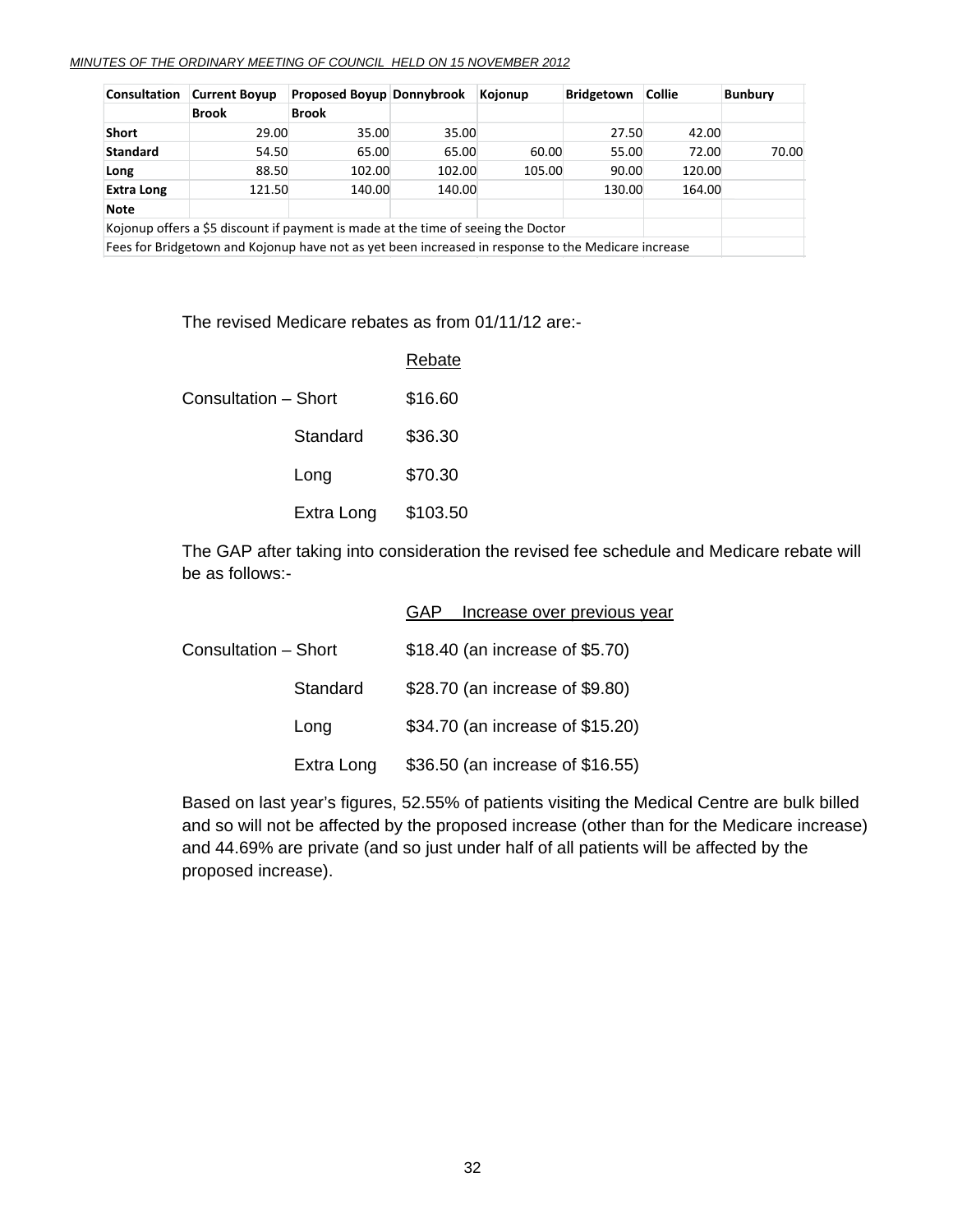The new fee structure proposed is as follows:

| <b>Service</b>                                                                                                                                                       | <b>Amount</b> |
|----------------------------------------------------------------------------------------------------------------------------------------------------------------------|---------------|
| <b>Consultations - Short MBS Item 3</b>                                                                                                                              | \$35.00       |
| <b>Consultations - Standard MBS Item 23</b>                                                                                                                          | \$65.00       |
| <b>Consultations - Long MBS Item36</b>                                                                                                                               | \$102.00      |
| <b>Consultations - Extra Long MBS Item 44</b>                                                                                                                        | \$140.00      |
| <b>Cortisone Injection</b>                                                                                                                                           | \$35.00       |
| <b>Employment medical</b>                                                                                                                                            | \$103.00      |
| Administration fee for missed appointments (after 2<br>notices to patient)                                                                                           | \$50.00       |
| <b>Reports for Third Parties</b>                                                                                                                                     | \$225,00      |
|                                                                                                                                                                      | per hour      |
| Hire of Consulting Rooms - Half Day                                                                                                                                  | \$44.00       |
| Hire of Consulting Rooms - Half Day - with<br>receptionist                                                                                                           | \$55.00       |
| Hire of Consulting Rooms - Full Day                                                                                                                                  | \$88.00       |
| Hire of Consulting Rooms - Full Day - with<br>receptionist                                                                                                           | \$110.00      |
| Hire of Consulting Rooms to Visiting health<br>Professionals from Voluntary organizations that do<br>not levy or receive a fee for their services - Half day<br>hire | \$25.00       |
| <b>Repeat Prescription Fee private patients</b>                                                                                                                      | \$10.00       |
| <b>Repeat Prescription Fee bulk bill patients</b>                                                                                                                    | \$5.00        |
| Repeat referral without seeing the doctor                                                                                                                            | \$10.00       |

### **CONSULTATION**

Dr Mel and Boyup Brook Medical Centre staff, other practices in the region.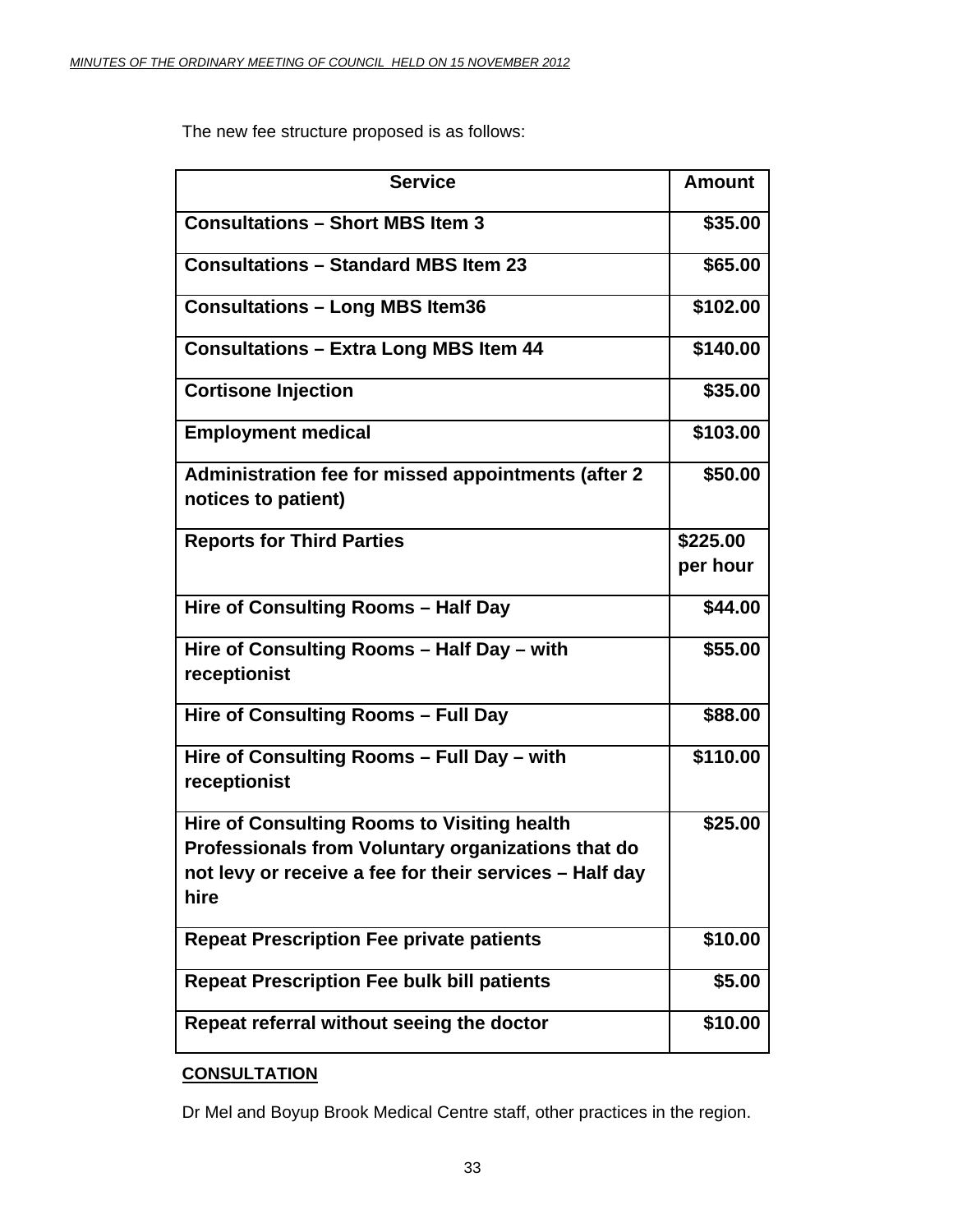#### **STATUTORY ENVIRONMENT**

Local Government Act 1995 – Section 6.16, 6.17 and 6.19

Section 6.19- Requires a Local Government to advertise its intention to implement a fee structure that was not included in the Annual budget before it introduces the new fee and also to advise as to the date it will apply from.

#### **POLICY IMPLICATIONS**

No specific policy that relates to this matter.

#### **FINANCIAL IMPLICATIONS**

The revised fee structure will assist in achieving the estimate income projected in 2012/13 Budget to be received by the Boyup Brook Medical Centre, however the level depends entirely on the number of patients attending.

#### **STRATEGIC IMPLICATIONS**

It is important to continue to provide a viable Medical Service for the community and to provide adequate resources to update the services and facilities provided.

#### **VOTING REQUIREMENTS**

Absolute Majority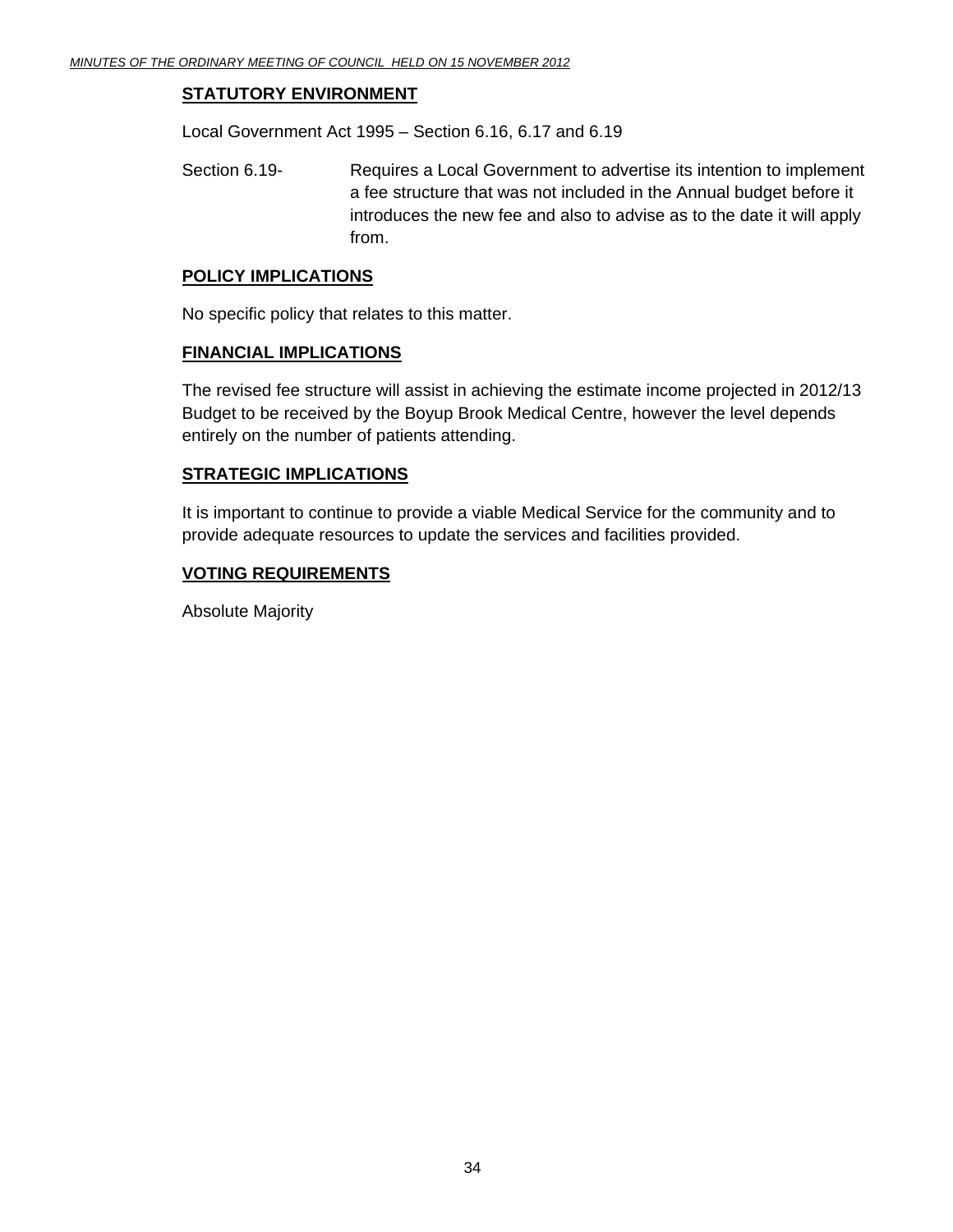#### **COUNCIL DECISION & OFFICER RECOMMENDATION**

**MOVED: Cr Aird SECONDED: Cr Oversby** 

**That the fees and charges contained in the 2012/13 Budget for the Boyup Brook Medical Centre be revised as follows, advertised and implemented from 1 December 2012:-** 

**BOYUP BROOK MEDICAL CENTRE** 

| <b>Service</b>                                                                                                                                                              | <b>Amount</b>        |
|-----------------------------------------------------------------------------------------------------------------------------------------------------------------------------|----------------------|
| <b>Consultations - Short MBS Item 3</b>                                                                                                                                     | \$32.00              |
| <b>Consultations - Standard MBS Item 23</b>                                                                                                                                 | \$60.00              |
| <b>Consultations - Long MBS Item36</b>                                                                                                                                      | \$95.00              |
| <b>Consultations - Extra Long MBS Item 44</b>                                                                                                                               | \$130.00             |
| <b>Cortisone Injection</b>                                                                                                                                                  | \$35.00              |
| <b>Employment medical</b>                                                                                                                                                   | \$110.00             |
| <b>Administration fee for missed appointments</b><br>(after 2 notices to patient)                                                                                           | \$60.00              |
| <b>Reports for Third Parties</b>                                                                                                                                            | \$225.00 per<br>hour |
| Hire of Consulting Rooms - Half Day                                                                                                                                         | \$44.00              |
| Hire of Consulting Rooms - Half Day - with<br>receptionist                                                                                                                  | \$55.00              |
| Hire of Consulting Rooms - Full Day                                                                                                                                         | \$88.00              |
| Hire of Consulting Rooms - Full Day - with<br>receptionist                                                                                                                  | \$110.00             |
| <b>Hire of Consulting Rooms to Visiting health</b><br>Professionals from Voluntary organizations that<br>do not levy or receive a fee for their services -<br>Half day hire | \$25.00              |
| <b>Repeat Prescription Fee private patients</b>                                                                                                                             | \$10.00              |
| <b>Repeat Prescription Fee bulk bill patients</b>                                                                                                                           | \$5.00               |
| Repeat referral without seeing the doctor                                                                                                                                   | \$10.00              |

**CARRIED BY ABSOLUTE MAJORITY 9/0 Res 162/12**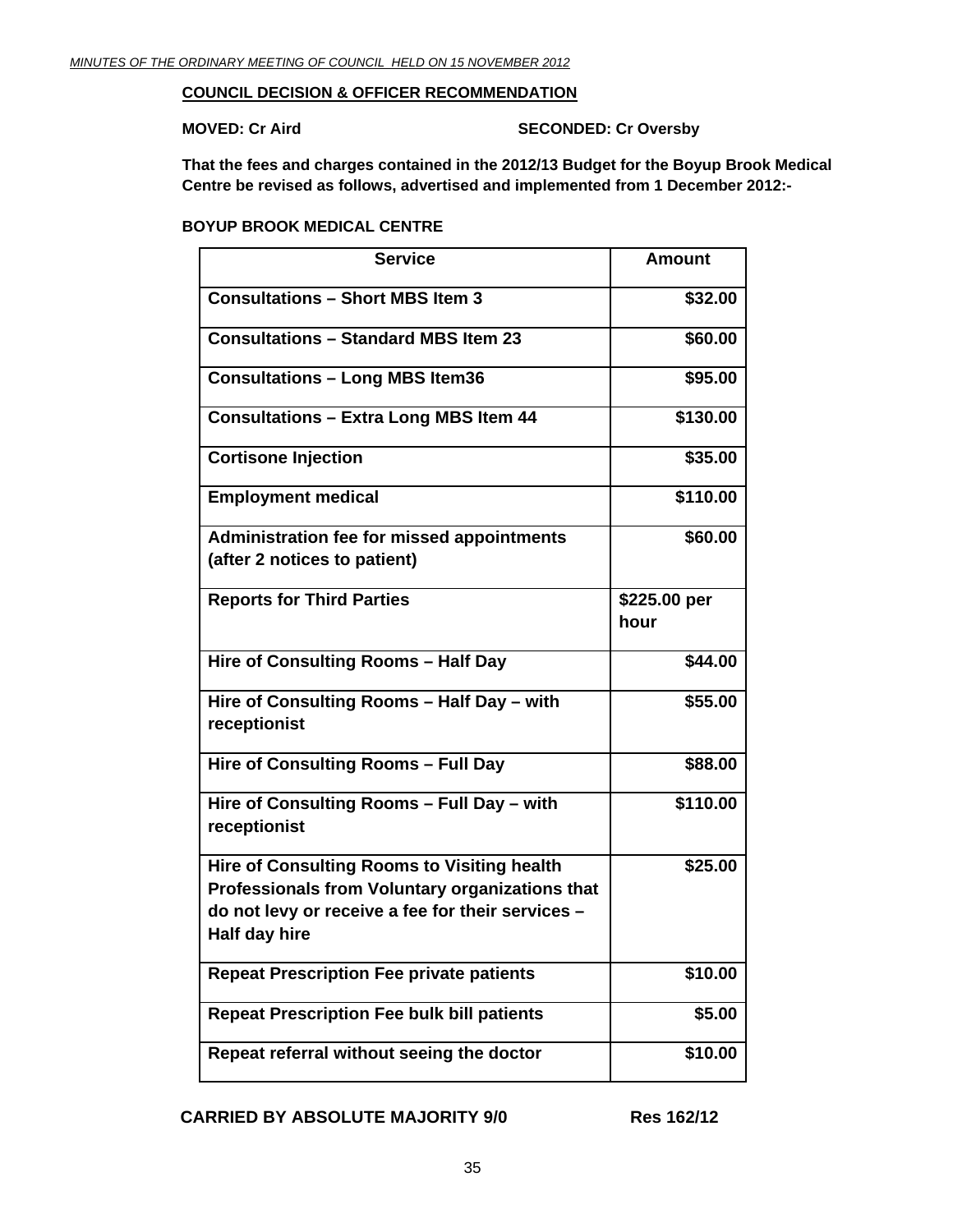<span id="page-35-0"></span> **NOTE – The Chief Executive Officer presented a revised list of recommended changes at the meeting. These charges, for consultations, were lower than those listed in the agenda and were adopted by Council.** 

#### **8.3.6 Family Stop Lease – YMCA**

| Location:<br><b>Applicant:</b><br><b>File:</b> | Lot 84 Able Street Boyup Brook<br>YMCA |
|------------------------------------------------|----------------------------------------|
| Disclosure of Officer Interest:                | None                                   |
| Date:                                          | 7 November 2012                        |
| Author:                                        | Alan lamb                              |
| <b>Authorizing Officer:</b>                    | Not applicable                         |
| Attachments:                                   | Draft lease and current lease          |

\_\_\_\_\_\_\_\_\_\_\_\_\_\_\_\_\_\_\_\_\_\_\_\_\_\_\_\_\_\_\_\_\_\_\_\_\_\_\_\_\_\_\_\_\_\_\_\_\_\_\_\_\_\_\_\_\_\_\_

#### **SUMMARY**

The purpose of this report is to put before Council a copy of the lease that has been negotiated with YMCA Australia with the recommendation that Council accept the draft lease and authorise the document's execution.

#### **BACKGROUND**

 The current lease is with the Nest Family Resource Centre Inc. The lease was for 5 years, it commenced 1 November 2006 and the termination date was 31 October 2011. As is the case with many leases that reach expiry date before a renewal is negotiated, this lease has been operating on a month by month basis for the past year.

The Nest group sold their Boyup Brook operation to the YMCA some time ago but neither party made an approach to assign the lease.

Below are some of the salient points of the lease:

- The term of the Lease is for 5 years, and use is 3 Days per week.
- The rent will be reviewed annually during the Shire Budget process using the Australian CPI as determined by the Australian Bureau of Statistics, Dec ¼. Approx 3.1% (current lease does not address increases)
- Rent \$ \$28.60 per day inc GST (the current rent is \$22 per day including GST)
- All playground equipment including the shade sails are to be maintained by the YMCA.
- General clean-up of the Family Stop Facility after use including
	- Kitchen area to be clear and all dishes washed and put away
	- Rubbish removed to exterior bins
	- Sweep/vacuum floors, if the floors are excessively messy.
	- All equipment that is bought out of sheds or storerooms must be put away at the completion of day.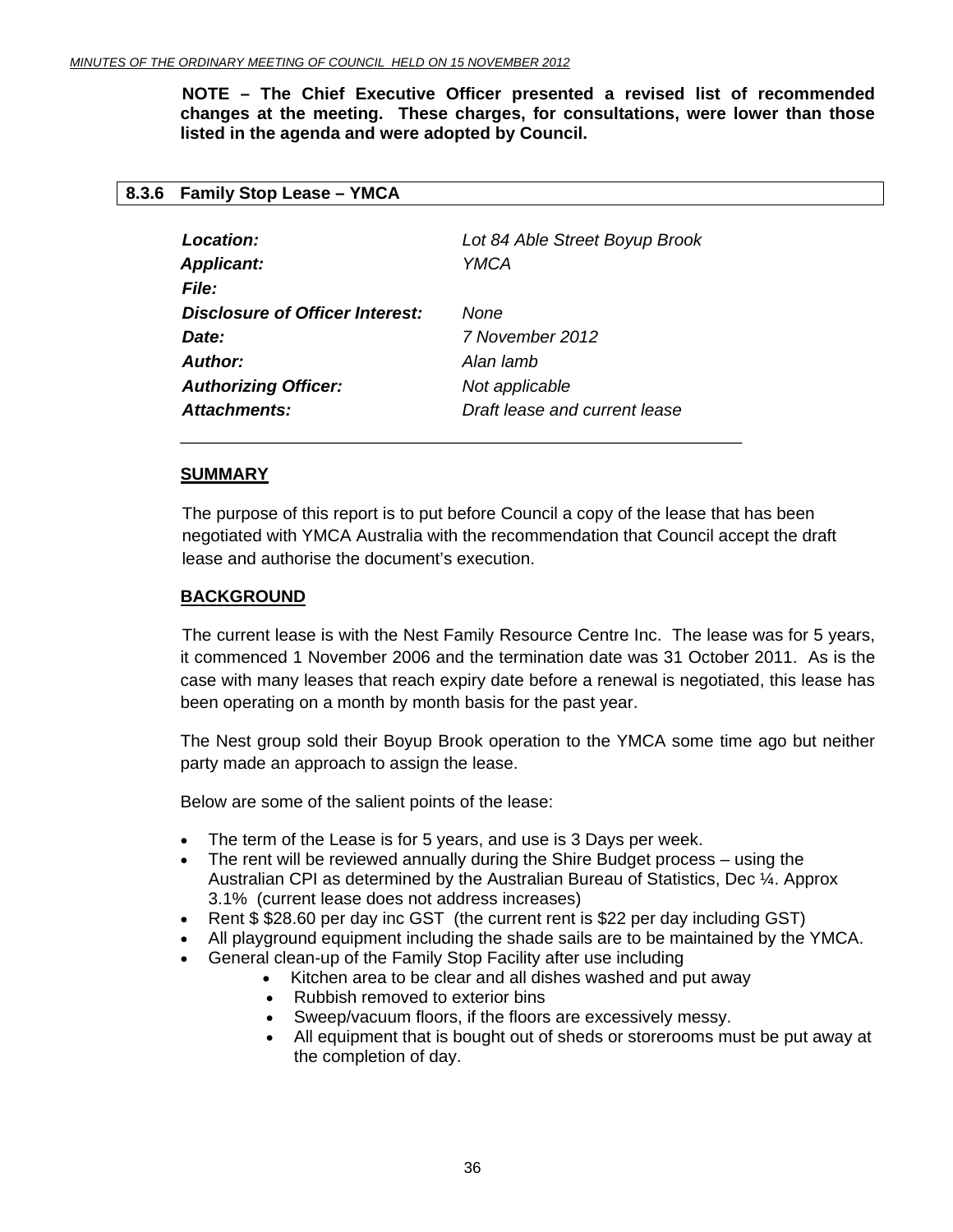#### **COMMENT**

 The attached draft lease has been negotiated with the YMCA and was drawn up by Council's legal adviser. It is recommended that Council accept the draft lease and authorise the document's execution.

#### **CONSULTATION**

 Council staff have discussed the draft lease with the lessee, Council staff members and Council's legal adviser.

#### **STATUTORY OBLIGATIONS**

 The lease relates to a Crown Reserve managed by the Shire and so the lease needs to be signed by the lessee, the lessor and the Minister for Lands.

#### **POLICY IMPLICATIONS**

Nil

#### **BUDGET/FINANCIAL IMPLICATIONS**

Nil

#### **STRATEGIC IMPLICATIONS**

Nil

#### **SUSTAINABILITY IMPLICATIONS**

- ¾ **Environmental**  There are no known significant environmental issues.
- ¾ **Economic**  There are no known significant economic issues.
- ¾ **Socia**l There are no known significant social issues.

#### **VOTING REQUIREMENTS**

Absolute majority

#### **COUNCIL DECISION & OFFICER RECOMMENDATION**

**MOVED: Cr Biddle SECONDED: Cr Imrie** 

**That Council accept the attached draft lease for Reserve 44608 and authorise the document's execution.** 

**CARRIED BY ABSOLUTE MAJORITY 9/0 Res 163/12**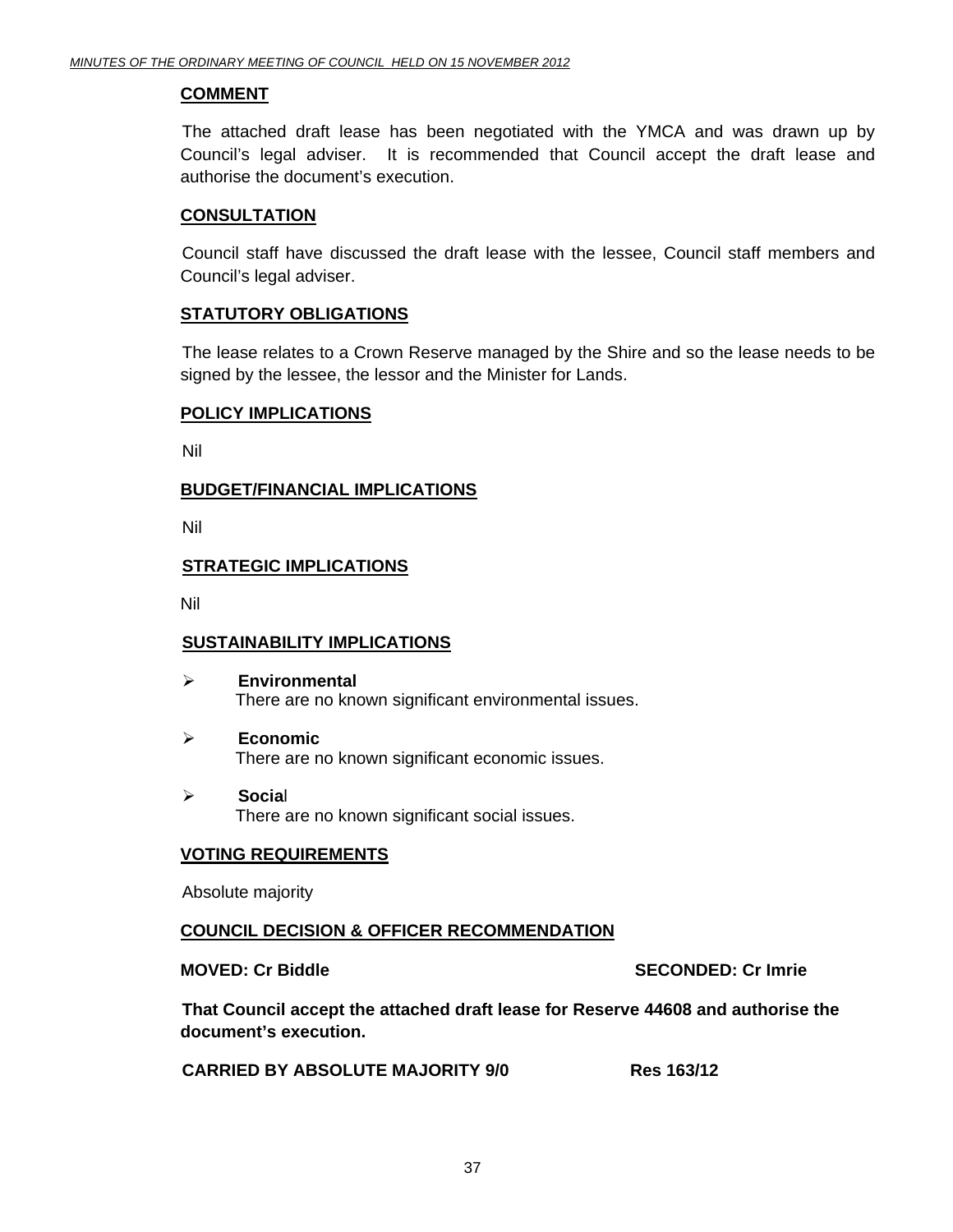#### <span id="page-37-0"></span>**9 COMMITTEE REPORTS**

Nil

#### **10 MOTIONS OF WHICH PREVIOUS NOTICE HAS BEEN GIVEN**

#### **Declaration of Interest**

Cr Moir declared an interest in the following item noting that a lot owned by him is dissected by the Shire Boundary.

#### **MOVED: Cr Kaltenrieder SECONDED: Cr Oversby**

That the Interest as declared by Councillor Moir was an interest in common.

#### **CARRIED 7/2 Res 164/12**

**Note** –it was noted that a number separate parcels of land, in the Shire, are dissected by the Shire Boundary and that the motion did not center on this aspect only as a determining factor.

#### **10.1 Notice of motion – Cr Walker – 07/12**

#### **Motion**

That Council investigate to establish if a review should be conducted on the Shire boundary alignment.

#### **Chief Executive Officer's Comment**

Administration is working on an aligned project in accordance with the following resolution from September 2012:

#### *That the Chief Executive Officer investigate the number of lots divided by the Shire boundaries and minimum rated by Boyup Brook and the neighbouring Shires.*

In order to accurately determine the number of lots affected, a suitable map of the Shire was procured from Landgate. The map included a listing of land dissected by the Shire boundary and this information has been used to determine which freehold lots (including Crown Grants) that are dissected by the boundary pay a minimum rate to this Shire. The next step for this project is to determine if the lots then listed also pay a minimum rate to the adjoin Shire. It is expected that this project will be completed in time for reporting to the December Council meeting.

It is not clear from the motion what criteria might be used to trigger a review. If the trigger is lots divided by the Shire boundary then the completion of the previously mentioned project will include a report to Council and this report will include information on all lots dissected by the Shire Boundary and Council could use this to determine the need or not to seek to amend the Shire Boundary.

Boundary changes tend to come about at the request of landholders who want to, for whatever reason, have their land in adjoin Shire instead. Councils also initiate changes when one or more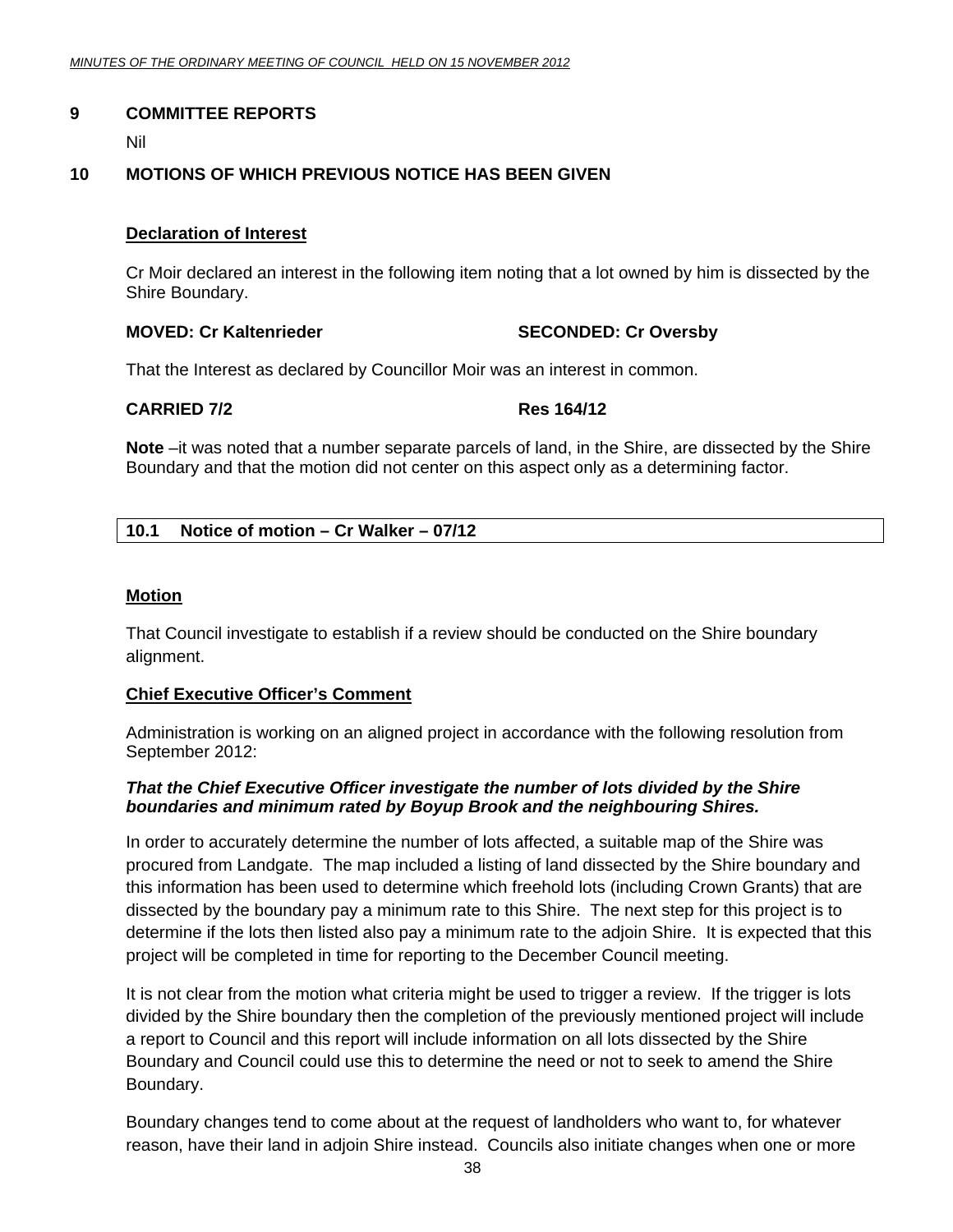<span id="page-38-0"></span>see a particular need. Often the process becomes protracted because the priority of the project is low compared to other draws on resources. For example, Collie mentioned in passing a potential boundary change it would like to make when Councils were meeting to deal with the amalgamation options in 2009. This has been on both Shire's back burners as it were, since then and has not been brought up since but would/should be looked at when and if there was to be any boundary adjustment.

Schedule 2.1 of the Local Government Act makes provisions about creating, changing the boundaries of, and abolishing districts.

#### **MOTION**

#### **MOVED: Cr Walker SECONDED: Cr Imrie 2018**

**That Council investigate to establish if a review should be conducted on the Shire boundary alignment.** 

#### **CARRIED 9/0 Res 165/12**

**Note – It was noted that this resolution was to be achieved, at least in the first instance, by the Chief Executive Officer to suppling relevant Landgate mapping to all Councillors.** 

#### **10.2 Notice of motion – Cr Aird 08/12**

#### **Motion**

That Council take steps toward the future expansion to the current medical service by offering to purchase the vacant premises adjoining the medical centre using the funds held in the Medical Services and Commercial Reserve Funds

#### **Comment**

There is a prime opportunity to purchase the adjoining property against the future need to expand the medical centre. The current property market and interest rates makes this the optimum time to move.

#### **Chief Executive Officer's Comment**

It has been ascertained that the owner of the property may be interested in selling. It is suggested that, if Council supports Cr Aird's motion, Council authorise an offer to be made, or that Council authorise the CEO to ascertain a firm price, without making a formal offer to purchase, and report back to the December meeting of Council.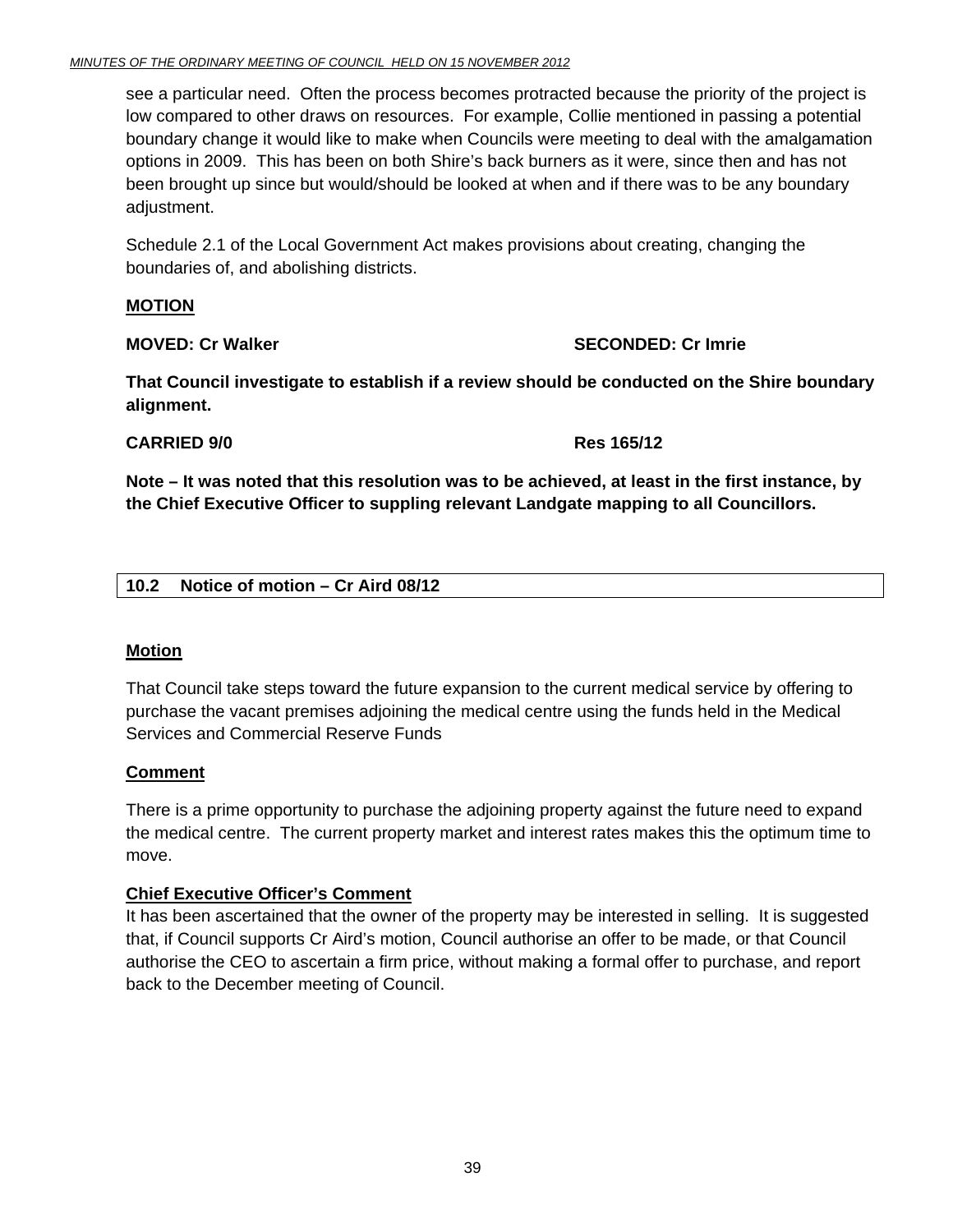#### <span id="page-39-0"></span>**MOTION**

#### **MOVED: Cr Aird SECONDED: Cr Kaltenrieder**  SECONDED: Cr Kaltenrieder

**That Council take steps toward the future expansion to the current medical service by offering to purchase the vacant premises adjoining the medical centre using the funds held in the Medical Services and Commercial Reserve Funds** 

#### **AMENDMENT**

#### **MOVED: Cr Giles SECONDED: Cr Biddle**

- **1. That Council take steps toward the future expansion to the current medical service by authorizing the CEO to ascertain a firm price without making a formal offer to purchase the vacant premises adjoining the medical centre and report back to the December meeting.**
- **2. That the Chief Executive Officer confirms capacity of the current facility.**

**CARRIED 9/0 Res 166/12** 

#### **COUNCIL DECISION**

**MOVED: Cr Giles SECONDED: Cr Biddle** 

- **1. That Council take steps toward the future expansion to the current medical service by authorizing the CEO to ascertain a firm price without making a formal offer to purchase the vacant premises adjoining the medical centre and report back to the December meeting.**
- **2. That the Chief Executive Officer confirms capacity of the current facility.**

#### **CARRIED 9/0 Res 167/12**

| 10.3 | Notice of motion – Cr Aird 09/12 |
|------|----------------------------------|
|      |                                  |

#### **Motion**

That Council make an offer to purchase the Strapp motors site for an amount of \$150,000 with the intention of developing the site for a short term accommodation facility.

#### **Comment**

A really good opportunity to secure a large piece of land in the centre of town for whatever purpose Council may wish to use it for. I believe the Council needs to act to stimulate the local economy in areas which may not have been the traditional realm of local government.

#### **Chief Executive Officer's Comment**

It is understood that this property is on the market. It is suggested that, if Council supports Cr Aird's motion, Council authorise an offer to be made, or that Council authorise the CEO to ascertain a firm price, without making a formal offer to purchase, and report back to the December meeting of Council.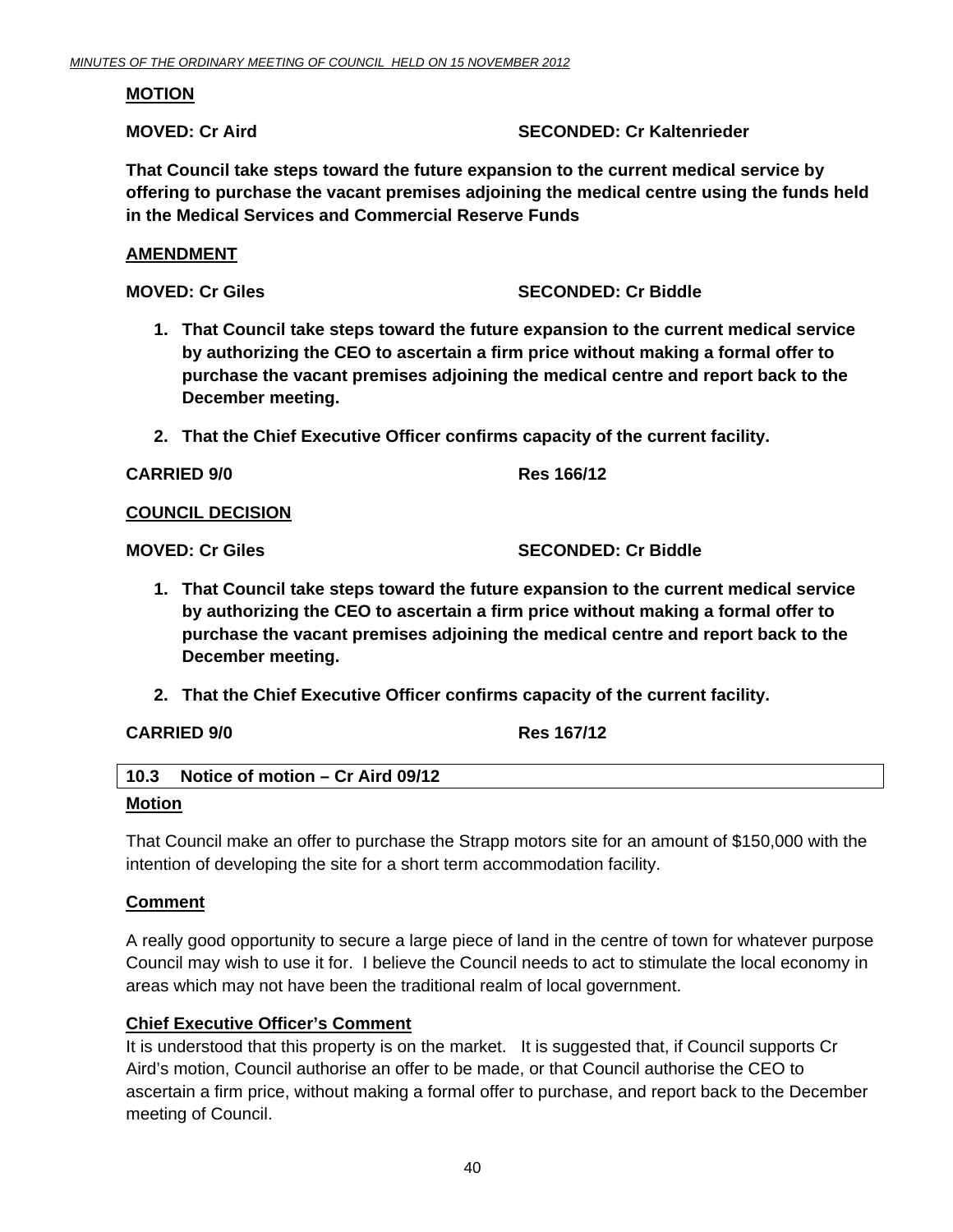#### <span id="page-40-0"></span>**COUNCIL DECISION**

#### **MOVED: Cr Aird SECONDED: Cr Biddle**

**That Council make an offer to purchase the Strapp motors site for an amount of \$150,000 with the intention of developing the site for a short term accommodation facility.** 

**LOST 2/7 Res 168/12** 

**Request for Vote to be recorded**

 **Cr Aird requested that the vote of all Councillors be recorded. For Against Cr Aird Cr Walker Cr Biddle Cr Giles Cr O'Hare Cr Kaltenrieder Cr Oversby Cr Moir Cr Giles** 

Cr Walker left the Chambers 5.46pm Cr Walker returned to the Chambers at 5.47pm

#### **11 URGENT BUSINESS BY APPROVAL OF THE PRESIDENT OR A MAJORITY OF COUNCILLORS PRESENT**

The Shire President approved of the following item being dealt with as urgent business:

#### **11.1.1 Development of Ablution Facility – Recreation Grounds/Music Park**

Chief Executive Officer's brief report

Council passed the following resolution at its October 2012 meeting

#### *That Council approve the Chief Executive Officer to negotiate with a local supplier to cost a new ablution facility in line with Council's adopted design and report back to Council.*

The Chief Executive Officer (CEO) contacted a local supplier of building services and the proposal is to purchase two transportable ablution facilities and have them on site and operational by the 2013 Country Music Festival. To then at a later date and before 30 June 2013, erect a gable roof structure over the two units and build unisex disabled persons ablution facility between the two units, then clad the walls of all structures with custom orb (or the like). The intension is that the project be managed by the local builder and it appears possible to have the project completed within or near to the budget provision of \$140,000. There are some options regarding the configuration of the ablution facilities and so Council may wish to delegate two Members to work with the CEO and the local builder to decide on the configuration. It is noted that changes may result in the cost being more than the budget and the intention is to come back to Council for approval of additional funding in 2013 if there is a need to do so.